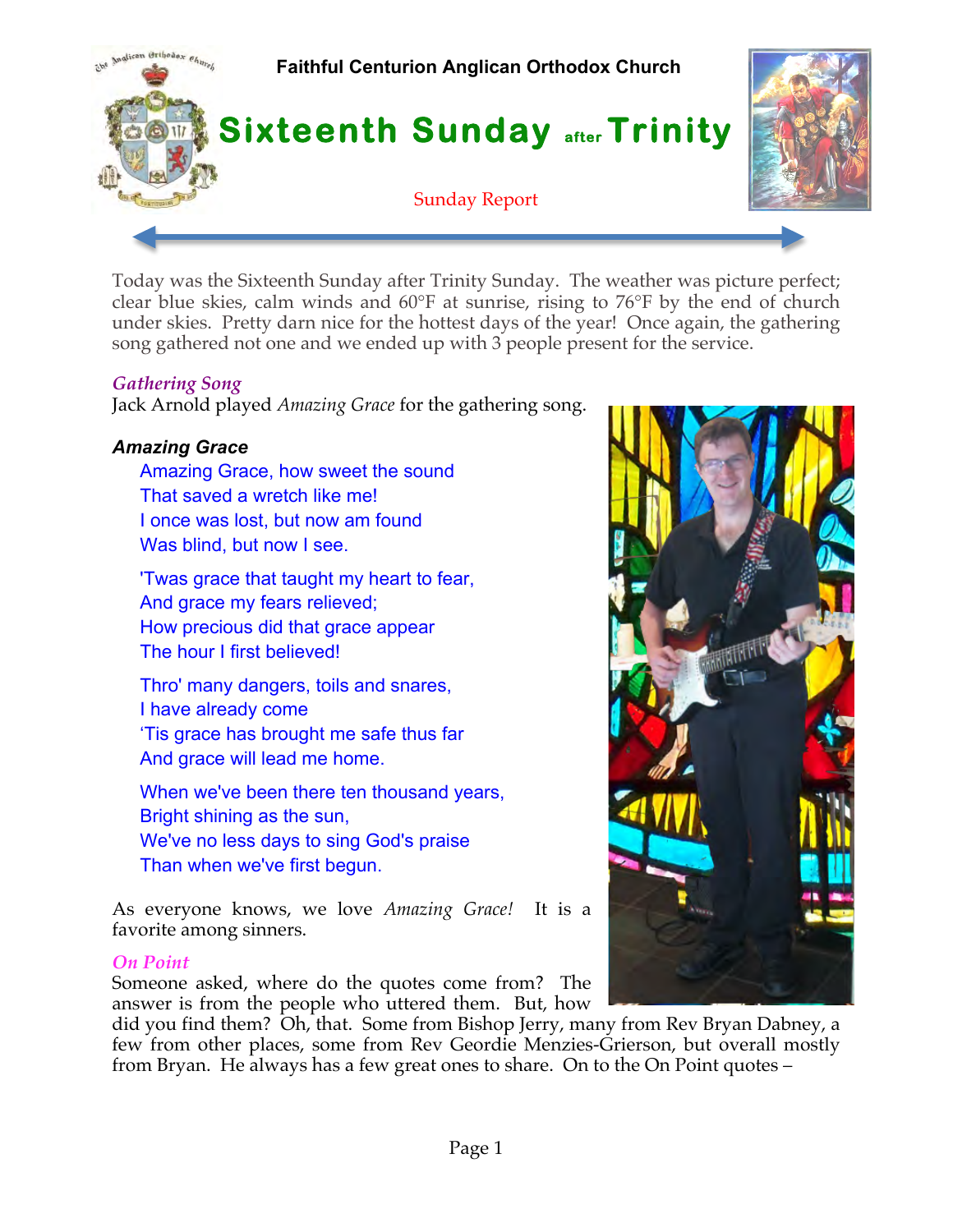"[T]he propitious smiles of Heaven, can never be expected on a nation that disregards the eternal rules of order and right, which Heaven itself has ordained."

*George Washington*

First Inaugural Address, 1789

Putting our hand to this plough and looking back will prove that we were unworthy of the kingdom. If there be a hundred reasons for giving up your work of faith, there are fifty thousand for going on with it. Though there are many  $\overline{38}$  arguments for fainting, there are far more arguments for persevering. Though we might be weary, and do sometimes feel so, let us wait upon the Lord and renew our strength, and we shall mount up with wings as eagles, forget our weariness, and be strong in the Lord and in the power of his might....

As the rain climbs not up to the skies, and the snow flakes never take to themselves wings to rise to heaven, so neither shall the word of God return unto him void, but it shall accomplish that which he pleases. We have not spent our strength in vain. Not a verse taught to a little girl, nor a text dropped into the ear of a careless boy, nor an earnest warning given to an obdurate young sinner, nor a loving farewell to one of the senior girls, shall be without some result or other to the glory of God. And, taking it all together as a mass, though this handful of seed may be eaten of the birds, and that other seed may die on the hard rock, yet, as a whole, the seed shall spring up in sufficient abundance to plentifully reward the sower and the giver of the seed. We know that our labor is not in vain in the Lord.

> *Charles Haddon Spurgeon* "The Cause and Cure of Weariness in Sabbath-School Teachers" 8 November 1877

But God hath chosen the foolish things of the world to confound the wise; and God hath chosen the weak things of the world to confound the things which are mighty: and base things of the world, and things which are despised, hath God chosen, yea, and things which are not, to bring to nought things that are: that no flesh should glory in his presence.

*I Corinthians 1:27-29* 

When bank-tellers are trained to identify counterfeit currency, they are asked to count hundreds of genuine bills. They are never asked to study a counterfeit bill. When asked why, the supervisor explained that when the teller knows the genuine article intimately, any counterfeit will immediately feel abnormal. So it is with biblical approaches to Indian beliefs and traditions. We start by training ourselves to know what the Bible teaches, and allow scripture and the Holy Spirit to transform our minds. Then we will be able to discern what traditions and practices can be allowed, those that must be discarded and those where the answer lies in the conscience of the believer.

> *Rev. Dr. Joshua Raj* Bishop in the Anglican Orthodox Church  $20<sup>th</sup>$  and  $21<sup>st</sup>$  century Canadian medical doctor A Biblical Approach to Indian Traditions and Beliefs, p. 196

You can't conquer a free man; the most you can do is kill him.

*Robert Heinlein*  $20<sup>th</sup>$  century American author.

After the game, the King and the pawn go into the same box.

*Italian proverb*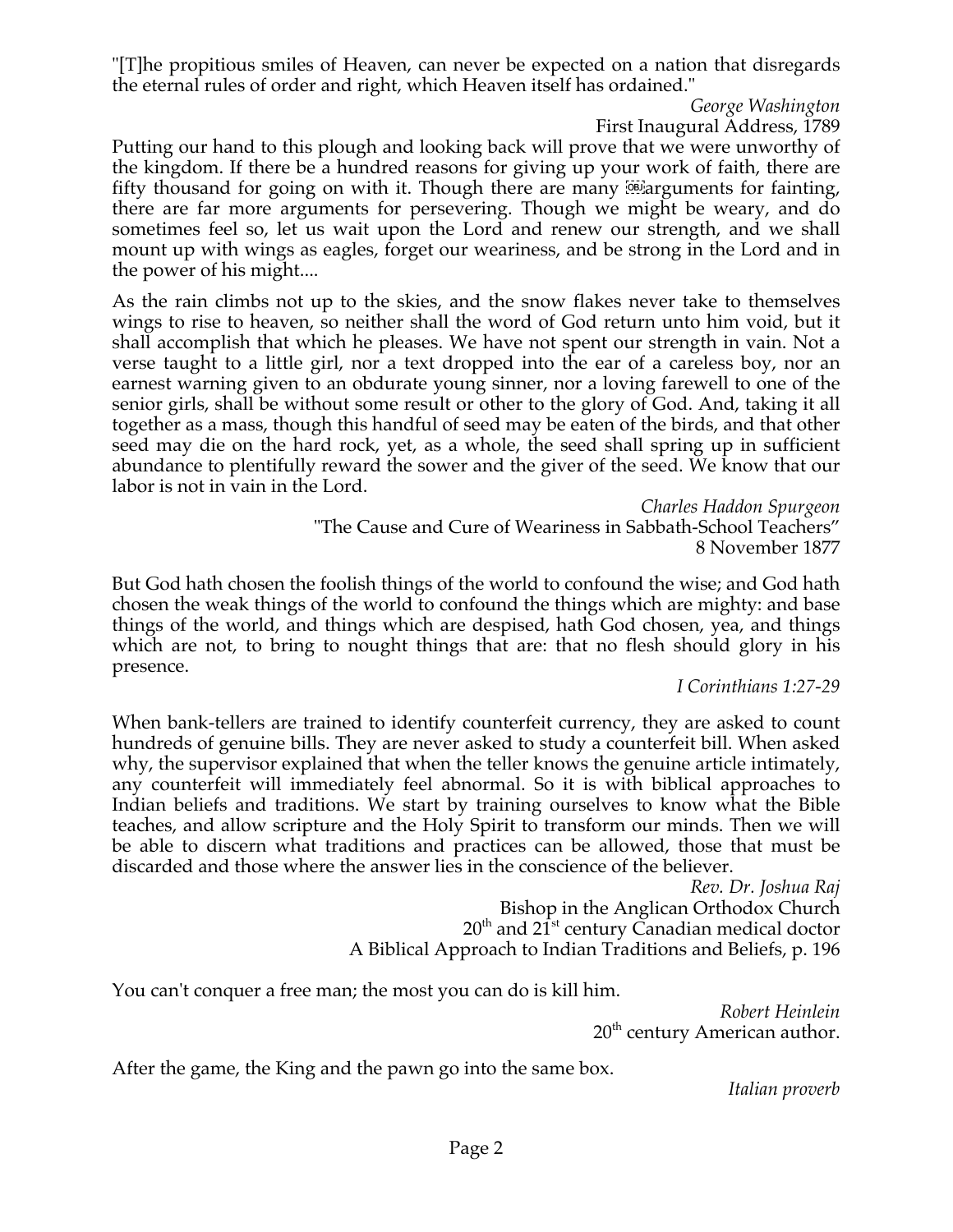## *Propers*

Each Sunday there are Propers: special prayers and readings from the Bible. There is a Collect for the Day; that is a single thought prayer, most written either before the refounding of the Church of England in the 1540s or written by Bishop Thomas Cranmer, the first Archbishop of Canterbury after the re-founding.

The Collect for the Day is to be read on Sunday and during Morning and Evening Prayer until the next Sunday. If you have a hard time remembering, "Do I read the Collect from last Sunday or next Sunday during the week?" Remember Sunday is the first day of the week. There are also two Bible readings, the Epistle and the Gospel. While they are "lessons", they are not the First Lesson and the Second Lesson, they are the Epistle and the Gospel. The Epistle is normally a reading from one of the various Epistles, or letters, in the New Testament. The Gospel is a reading from one of the Holy Gospels: Matthew, Mark, Luke and John. The Collect is said by the priest as a prayer, the Epistle can be read by either a designated reader (as we normally do in our church) or by one of the ministers and the Holy Gospel, which during the service in our church is read by an ordained minister.

The propers are the same each year, except if a Red Letter Feast, that is one with propers in the prayerbook, falls on a Sunday, then those propers are to be read instead, except in a White Season, where it is put off. Red Letter Feast, so called because in the Altar Prayerbooks the titles are in red, are special days. Most of the Red Letter Feasts are dedicated to early saints instrumental in the development of the church, others to special events. Some days are particularly special and the Collect for that day is to be used for an octave (eight days) or an entire season, like Advent or Lent.

The Propers for today are found on Page 212-213, with the Collect first:

## The Sixteenth Sunday after Trinity.

*The Collect.*

LORD, we beseech thee, let thy continual pity cleanse and defend thy Church; and, because it cannot continue in safety without thy succour, preserve it evermore by thy help and goodness; through Jesus Christ our Lord. *Amen*. **O**

Dru Arnold read today's Epistle, which came from Paul's Letter to the Ephesians, the

Third Chapter beginning at the Thirteenth Verse. Paul, writing to the church in Ephesus, prays that the people might "be strengthened with might by his Spirit in the inner man; that Christ may dwell in your hearts by faith; that ye, being rooted and grounded in love, may be able to comprehend with all saints what is the breadth, and length, and depth, and height; and to know the love of Christ, which passeth knowledge, that ye might be filled with all the fullness of God." More simply put, Paul asks that we open our hearts to God and to Christ, that they might work in our hearts the miracle of love.

 DESIRE that ye faint not at my tribulations for you, which is your glory. For this cause I bow my knees unto

the Father of our Lord Jesus Christ, of whom the whole family in heaven and earth is named, that he would grant you, according to the riches of his glory, to be strengthened with might by his Spirit in the inner man; that Christ may dwell in your hearts by faith;  $\prod_{\text{nar}}$ 

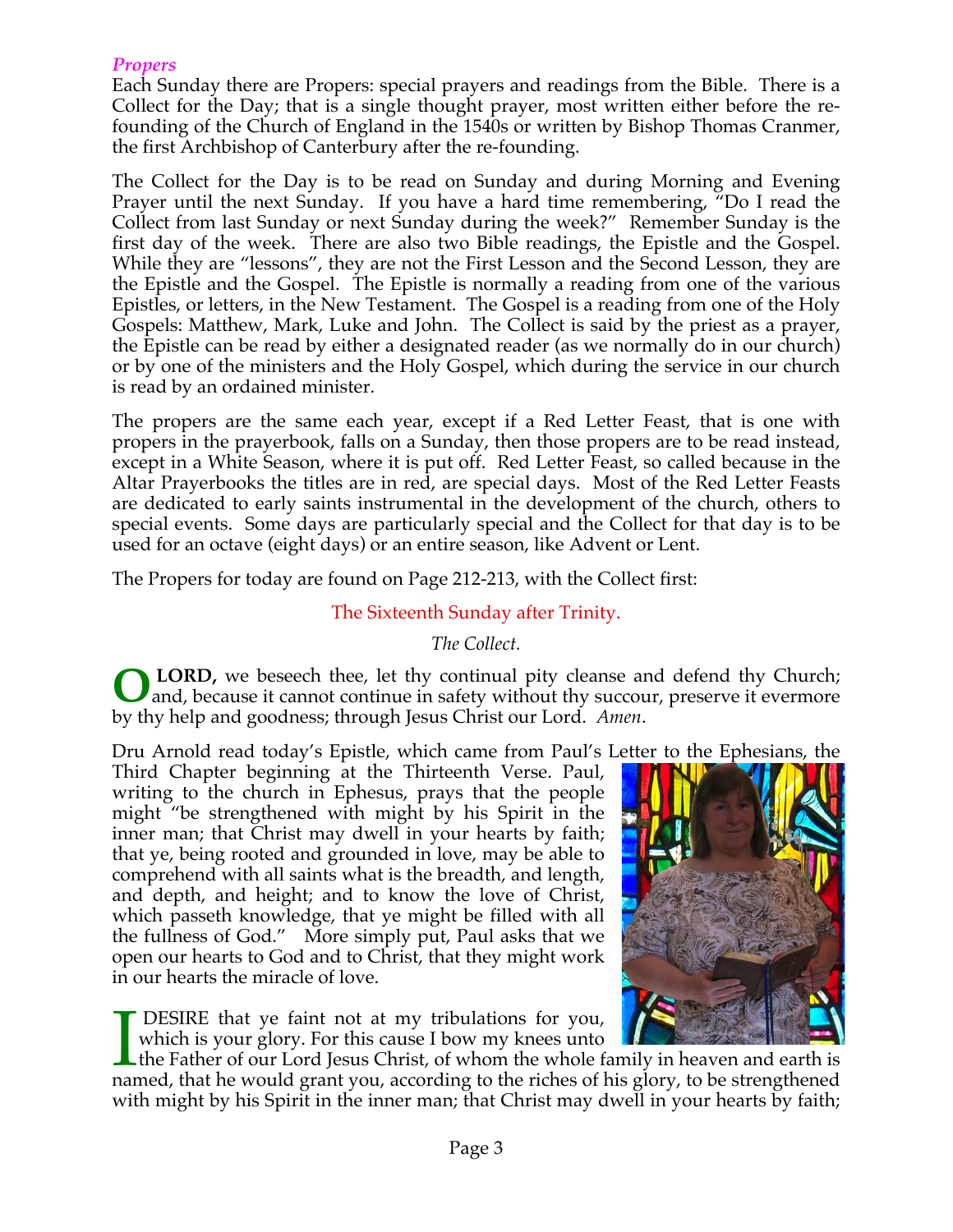that ye, being rooted and grounded in love, may be able to comprehend with all saints what is the breadth, and length, and depth, and height; and to know the love of Christ, which passeth knowledge, that ye might be filled with all the fullness of God. Now unto him that is able to do exceeding abundantly above all that we ask or think, according to the power that worketh in us, unto him be glory in the church by Christ Jesus throughout all ages, world without end. Amen.

Hap Arnold read today's Holy Gospel which started in the Seventh Chapter of the



Gospel according to St. Luke, beginning at the Eleventh Verse. Jesus was going into the city of Nain with his disciples and many followers. "When he came nigh to the gate of the city, behold, there was a dead man carried out, the only son of his mother, and she was a widow: and much people of the city was with her." In those days, a widow with only one son had little, a widow with no son was in deep trouble. Taking compassion on her and also the opportunity to make His power evident, He came to the bier, and touch it said, "Young man, I say unto thee, Arise." The young man arose and began to speak; whereupon Jesus brought him to his mother. Not surprisingly, news of this event was spread "forth throughout all Judæa, and throughout all the region round about." Like the young man, we are dead to eternity until we hear

the command "… Arise." If we hear and act on that command, we have eternal life, just like the young man, it starts right then!

ND it came to pass the day after, that Jesus went into a city called Nain; and many of his disciples went with him, and much people. Now when he came nigh to the gate of the city, behold, there was a dead man carried out, the only ND it came to pass the day after, that Jesus went into a city called Nain; and many of his disciples went with him, and much people. Now when he came nigh to the gate of the city, behold, there was a dead man carried out, And when the Lord saw her, he had compassion on her, and said unto her, Weep not. And he came and touched the bier: and they that bare him stood still. And he said, Young man, I say unto thee, Arise. And he that was dead sat up, and began to speak. And he delivered him to his mother. And there came a fear on all: and they glorified God, saying, That a great prophet is risen up among us; and, That God hath visited his people. And this rumour of him went forth throughout all Judæa, and throughout all the region round about.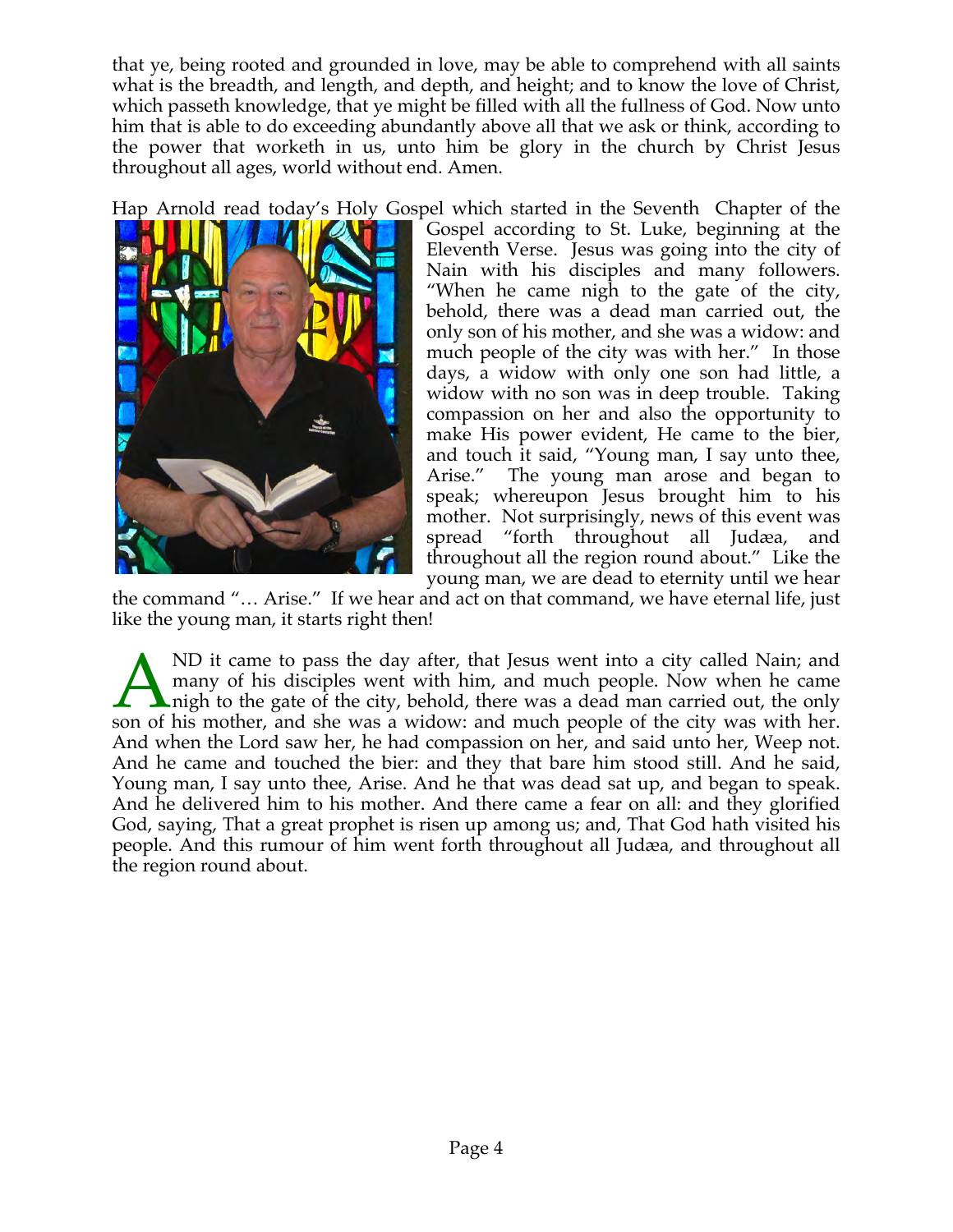# *Sermon – Reverend Deacon Jack Arnold - Time and Action*

Today's sermon tied the Collect, Epistle and Gospel together and is partly contained in the forewords above.



Consider the words of the Collect, "…let thy continual pity cleanse and defend thy Church; and, because it cannot continue in safety without thy succour, preserve it evermore by thy help and goodness …"

When the Collect talks about the church, just like last week, it is not talking about buildings; it is talking about us. Each of us; all of us and together. We need God's help (pity) to keep the group of us together following His Will, for without His Help (Holy Ghost) we are doomed to utter failure. We can see this in the church today with many churches leaving the Bible that has been used for over 2,000 years with new fangled translations that mangle His Word, they leave the theology that Christ has set for us wth New Age pagan theology. This proves the truth of this collect, that without His help, we are doomed. With His Help, we are set for success for evermore. He

offers, do we accept?

That leads us to Saint Paul's point: If we will open our hearts to God, He will send the Holy Ghost to fill our hearts with Love, Courage, Inspiration, Tenacity and Confidence, to mention just a few helpful additions to our portfolio. In short, all of the things that will help our character development. It will, as Calvin's dad says in Calvin and Hobbes "build our character." If we will open our hearts to Him, our ears will hear the command "… Arise." When we rise, we rise with the confidence of immortals and can conquer any obstacle. But, without an open heart, our ears will never hear the command directed to our soul, "… Arise." We will be dead to eternity.

Open your heart to our Lord and arise. Arise; go forth with Love, Courage, Inspiration, Tenacity and Confidence to fight the battle our Lord leads us into.

All Jesus asks is that we follow Him. That is all follow Him. But, words mean something. The word follow is very important.

I have heard my dad say many times in the military fighter world the strongest acceptance and recognition of excellence that can be given is, "You lead; I'll follow." For to do so is to put your life in the other's hands. Literally, completely and without question. It is a matter of putting the light on the star and hanging in there. It is said by few to an even smaller number. When you break out of the cloud after an hour of *GE-28 Volt* burning in your retina and see the runway or pop over the ridge after a half hour of dodging trees and triple A and the target is right there in the reticule, it is all okay. Sometimes in between, it does not seem like it will turn out that way. What makes you keep the light on the star is trust. Just like the Marines in World War II, they had to put their trust in their squad/platoon/company leader that they would be able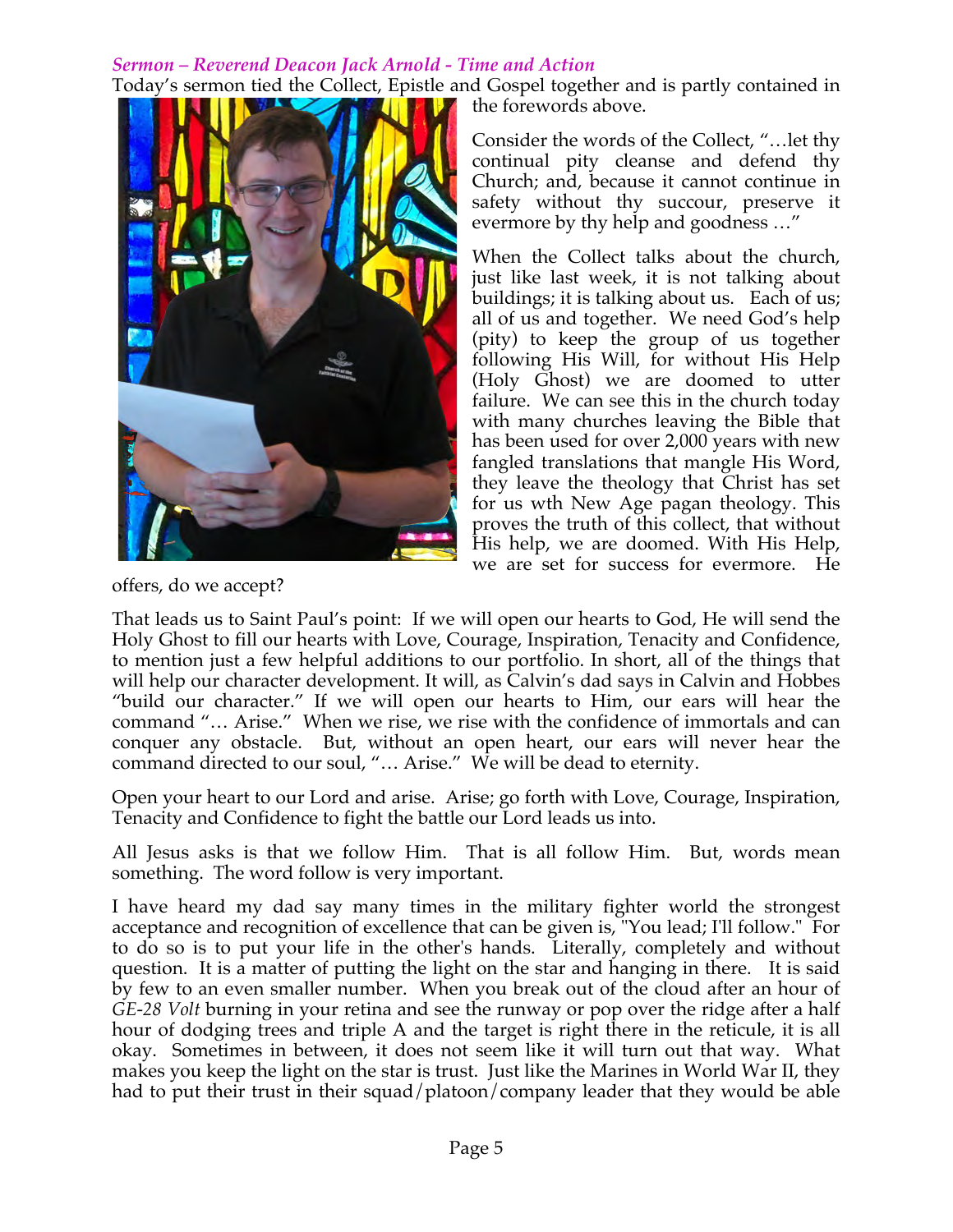to outfight the Japanese for example. Even through the hell of battle, they surely must have felt relief when they were able to finally push the Japanese out of the islands. Like them, we have to trust God to get us through whatever hell the enemy can throw at us. I see this as another aspect of that truth. The numbers are different in the case of God. We all (unlikely to happen) need to put our lives in the hands of a small number (that would be ONE).

We need recognize who has the ability, the power, the perfection in leadership and have that trust to say, "You lead; I'll follow." I believe that is what Jesus expects from us in regard to our entire life. We may get out of position or even go lost wingman on the odd occasion, but he expects us to Our very best to follow His lead and stay in position. Hard to do if your eye is not padlocked on Him.

I might add, as ministers of our Lord, we have a similar responsibility to those who would follow us here on earth. And we have to work even harder, for created by a perfect God, we are imperfect creatures with free will. A problematic combination. We must strive for a correct attitude, heading, stability and predictability in our path so that we can be followed towards that final destination that marks a successful mission.

Heaven is at the end of an uphill trail. The easy downhill trail does not lead to the summit.

The time is now, not tomorrow. The time has come, indeed. How will you ACT?

It is by our actions we are known.

# **Be of God - Live of God - Act of God**

## *Bishop Ogles' Sermon*

We are oft fortunate to get copies of Bishop Jerry's sermon notes. Today is one of those

Sundays. Today's sermon starts off with the collect, and like always, it will give you a lot to consider in your heart.

# **Sermon Notes**

Sixteenth Sunday after Trinity Saint Andrew's Anglican Orthodox Church 15 September 2013, Anno Domini

# The Sixteenth Sunday after Trinity.

*The Collect.*



LORD, we beseech thee, let thy continual

pity cleanse and defend thy Church; and, because it cannot continue in safety without thy succour, preserve it evermore by thy help and goodness; through Jesus Christ our Lord. *Amen*. **O**

ND it came to pass the day after, that Jesus went into a city called Nain; and many of his disciples went with him, and much people. Now when he came **L** nigh to the gate of the city, behold, there was a dead man carried out, the only ND it came to pass the day after, that Jesus went into a city called Nain; and many of his disciples went with him, and much people. Now when he came noise in the city was with the she was a widow: and much people of the c And when the Lord saw her, he had compassion on her, and said unto her, Weep not.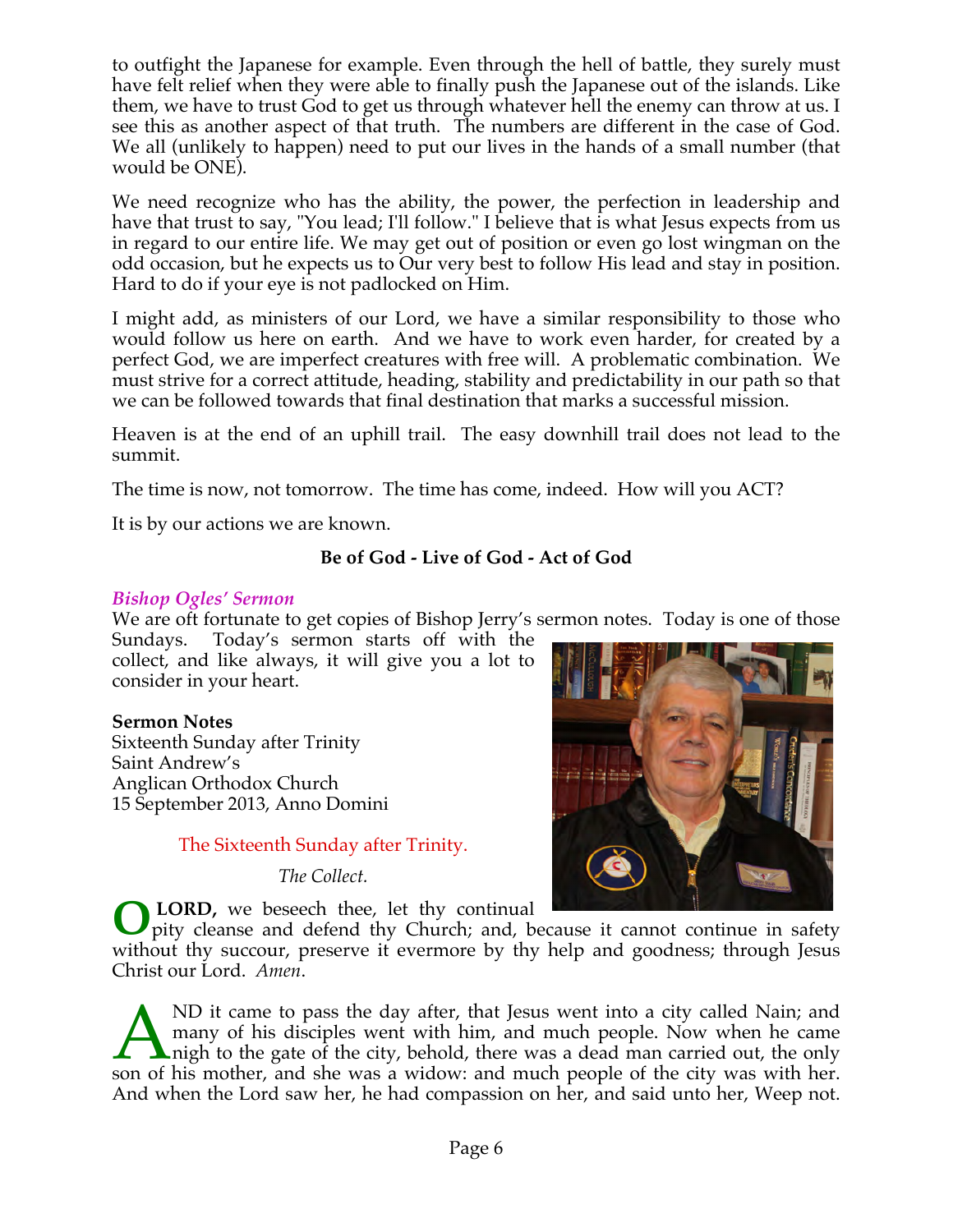And he came and touched the bier: and they that bare him stood still. And he said, Young man, I say unto thee, Arise. And he that was dead sat up, and began to speak. And he delivered him to his mother. And there came a fear on all: and they glorified God, saying, That a great prophet is risen up among us; and, That God hath visited his people. And this rumour of him went forth throughout all Judæa, and throughout all the region round about.

Who are the dead? & Who are the living?

11 *And it came to pass the day after, that he went into a city called Nain; and many of his disciples went with him, and much people. 12 Now when he came nigh to the gate of the city, behold, there was a dead man carried out, the only son of his mother, and she was a widow: and much people of the city was with her*.

**The dead**: Those who reject Christ as Lord and Savior. Those who have no forgiveness for their sins…those for whom there has been no redemption for sins. That includes all the world which dwells in utter darkness.

ALL were dead in trespasses and sins before being made alive in Christ by the Holy Spirit: *And you hath he quickened, who were dead in trespasses and sins; 2 Wherein in time past ye walked according to the course of this world, according to the prince of the power of the air, the spirit that now worketh in the children of disobedience* (Eph 2:1-2)

The dead hear not. Who stopped their ears? Not God. Not even Satan. They themselves have chosen to be dumb to the reality of God.

This son of the widow is dead, but death cannot exist in the presence of the Fountain of Life.

Jesus knows the importance of a son or daughter to a widow. The boy is all his mother has.

The widow made no audible request of Christ, but Christ knew her abject sorrow and took compassion on her as He always does with those who face calamity.

13 And when the Lord saw her, he had compassion on her, and said unto her, Weep not.

Jesus never desires our sorrow, but our joy in life. He neither wants us to 'fear' or to 'weep'. *Fear not, I am with thee always, even unto the end of the world.* Or "*Hagar, why weepest thou*?"

The desire of Christ is always for our extreme joy in Him. And Christ knows there is no real joy, or life, apart from that which He offers.

He sends no one to Hell. The lost, due to their rejection of Him, send themselves to Hell.

*14 And he came and touched the bier: and they that bare him stood still.* When God is at work, we had best stand still and see the marvelous works that His hands perform. Stillness is a vanishing quality in a world bent on technology and pragmaticism. As God said to Job in Job 37:14 "*Hearken unto this, O Job: stand still, and consider the wondrous works of God*"

Or Psalms 46:10 – "*Be still, and know that I am God: I will be exalted among the heathen, I will be exalted in the earth*."

So those who bore the body remained motionless while God worked.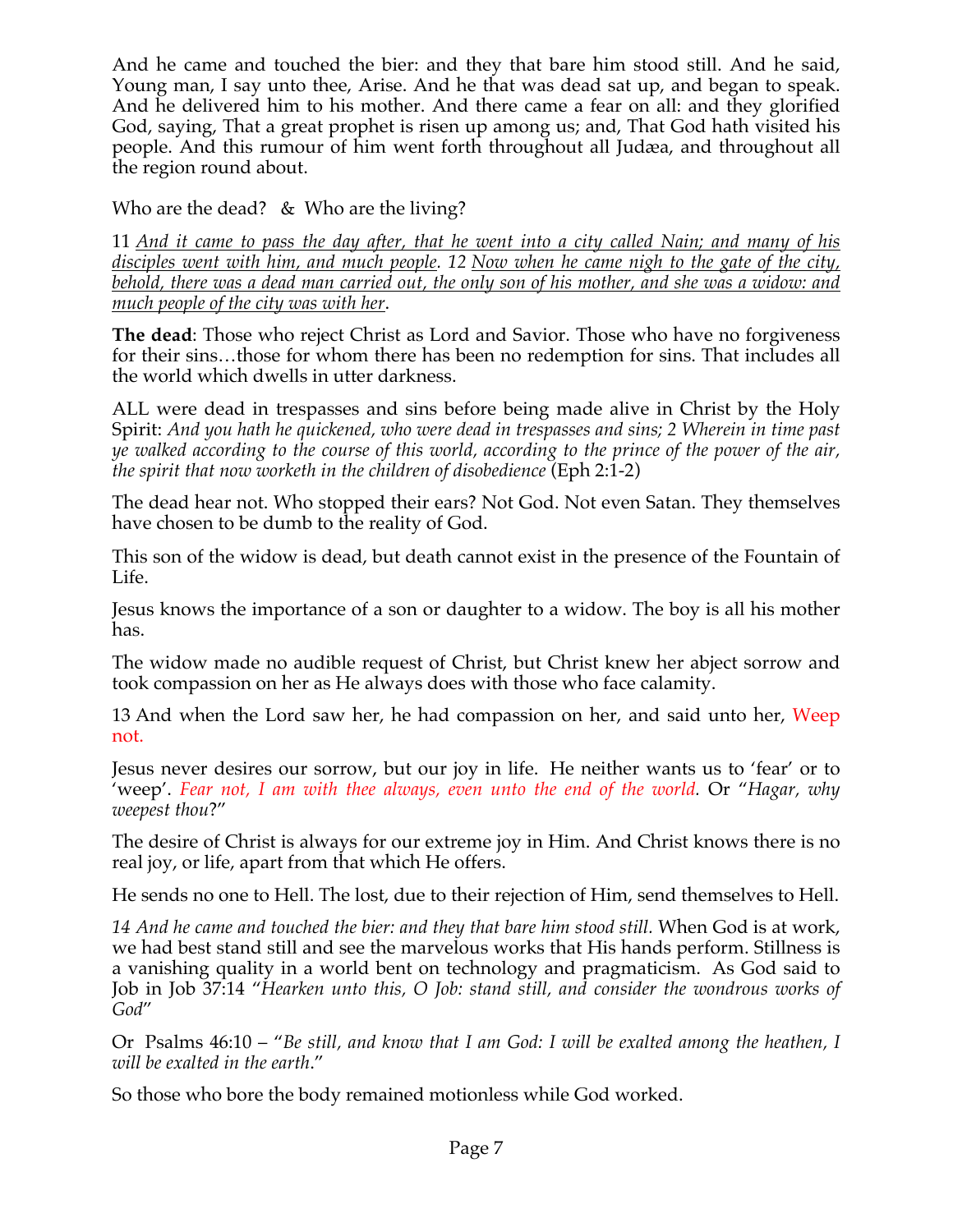## *And he said, Young man, I say unto thee, Arise.*

Though the ears of the Rabbi's maiden were closed in the lock of death, the young girl heard the voice of Christ. Though Lazarus lay long dead in a stone cold tomb, the voice of Christ, his friend, penetrated the bars of death and were heard in newness of life. So with this young man.

And he that was dead sat up, and began to speak. And he delivered him to his mother.

Was dead! No longer dead because he had heard and responded to the voice of Christ. He sat up and began to speak. Once you have heard the voice of Christ whisper in your ear a personal message, you cannot fail to speak out. You do not keep it a secret.

Have you heard that voice? Has your dead ears responded in life?

When were you dead, and have you been called to life? Have you listened? Did you respond by unashamedly speaking out?

We were ALL dead prior to responding in faith to the grace of Christ. All lost. All dead.

Howe many are righteous?

Roms 23: *10 As it is written, There is none righteous, no, not one: 11 There is none that understandeth, there is none that seeketh after God. 12 They are all gone out of the way, they are together become unprofitable; there is none that doeth good, no, not one.*

Romans 3:23 *For all have sinned, and come short of the glory of God;*

ALL? Does that include you and me?

Yes, ALL!

What is the condemnation to those who sin such as you and I have done?

Rom 6*: 20 For when ye were the servants of sin, ye were free from righteousness. 21 What fruit had ye then in those things whereof ye are now ashamed? for the end of those things is death. 22 But now being made free from sin, and become servants to God, ye have your fruit unto holiness, and the end everlasting life. 23 For the wages of sin is death; but the gift of God is eternal life through Jesus Christ our Lord.*

What remedy is there for all of us who are born under the condemnation of sin?

Rom10: *8 But what saith it? The word is nigh thee, even in thy mouth, and in thy heart: that is, the word of faith, which we preach; 9 That if thou shalt confess with thy mouth the Lord Jesus, and shalt believe in thine heart that God hath raised him from the dead, thou shalt be saved. 10 For with the heart man believeth unto righteousness; and with the mouth confession is made unto salvation. 11 For the scripture saith, Whosoever believeth on him shall not be ashamed.*

Christ is the great Creator and Giver of Life. Death will not exist in His presence. So we must insure our salvation that we may be present with him.

How?

Know that the wages of sin is death

Admit that we are dreadful sinners and cannot save ourselves through any good works.

Repent of our sins and turn away from the desires of the flesh.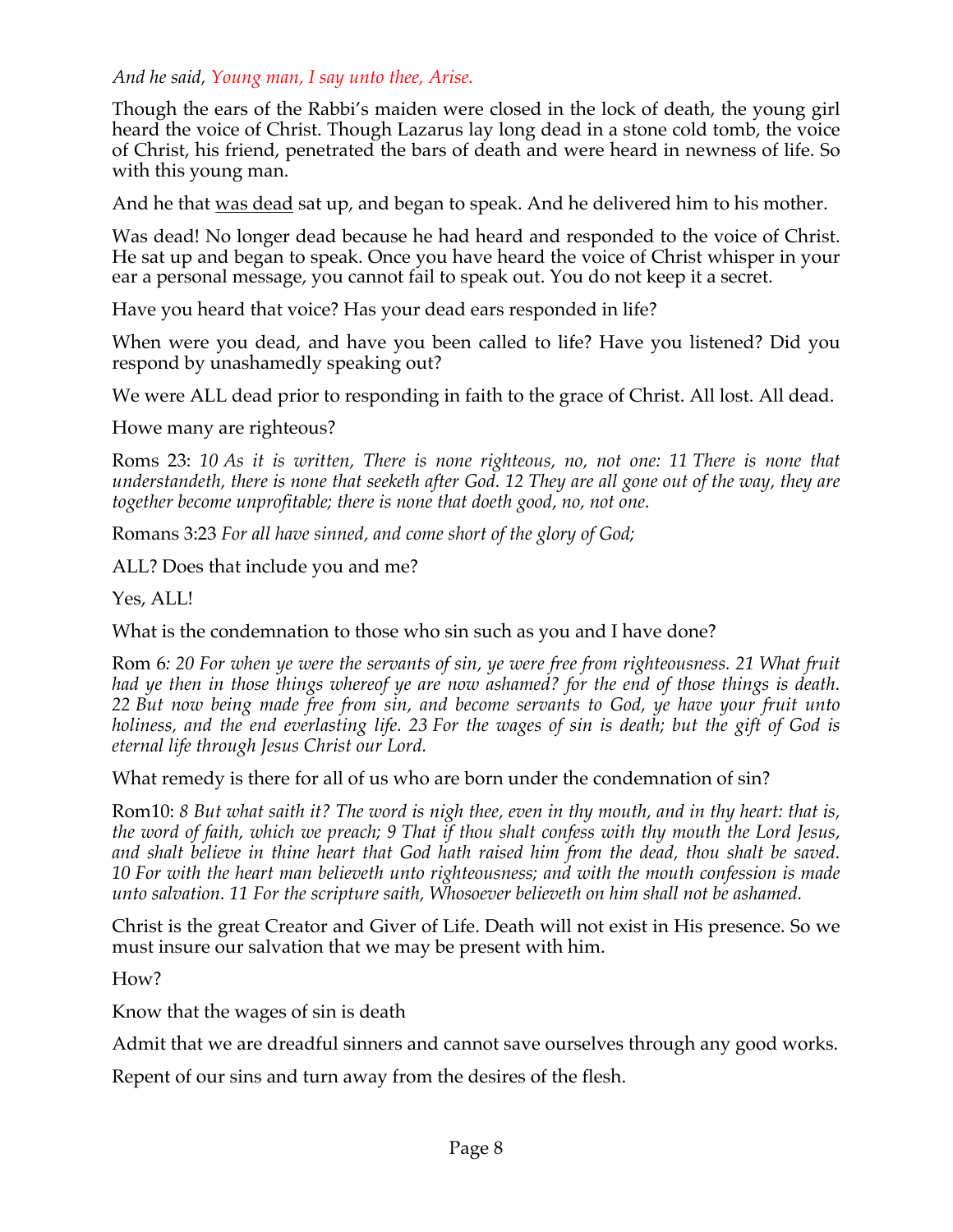Receive Christ as you Lord and Savior – not simply Savior, but Lord of your life as well.

How many of us present today have taken a 'dry' shower, or a 'dry' swim, or walked in a 'dry' rain?

Is it possible to get into the water, or to come into contact with a fountain of water, and remain dry?

There is a River of Life, which makes all alive who bathe therein and drink from its fountain:

John 4: *13 Jesus answered and said unto her, Whosoever drinketh of this water shall thirst again: 14 But whosoever drinketh of the water that I shall give him shall never thirst; but the water that I shall give him shall be in him a well of water springing up into everlasting life*

When we are IN Christ, all our sins are covered by His blood. When we are IN the River of Life, we are wet with that water of life all over. We are baptized in newness of life.

Your eternal destiny depends upon which choice you make at the crossroads of life – will you be fearful and unbelieving? Or will you partake of the Tree of Life and Fountain of Living Waters?

Rev 21: *5 And he that sat upon the throne said, Behold, I make all things new. And he said unto me, Write: for these words are true and faithful. 6 And he said unto me, It is done. I am Alpha and Omega, the beginning and the end. I will give unto him that is athirst of the fountain of the water of life freely. 7 He that overcometh shall inherit all things; and I will be his God, and he shall be my son. 8 But the fearful, and unbelieving, and the abominable, and murderers, and whoremongers, and sorcerers, and idolaters, and all liars, shall have their part in the lake which burneth with fire and brimstone: which is the second death*.

Simple decision – John 3:15 *That whosoever believeth in him should not perish, but have eternal life.*

Have you, too, believed unto salvation? 2 Cor 6:2 (*For he saith, I have heard thee in a time accepted, and in the day of salvation have I succoured thee: behold, now is the accepted time; behold, now is the day of salvation*.)

# *Bishop Dennis Campbell's Sermon*

Bishop Dennis is a brilliant speaker. He is able to take biblical precepts and make them



perfectly understandable, even to me. Oft he provides the text of his sermons and I take the utmost pleasure in passing them on:

> **Christians Continue** Psalm 145, Ephesians 3:13-21, Luke 7:11-17 Sixteenth Sunday after Trinity September 15, 2013

All doctrines have a practical application to everyday Christian life. The doctrine of salvation, for example, is not just about being saved and going to Heaven, but

about how we live and what we value here and now and every day. In fact the doctrine of salvation includes every other doctrine, for it is almost a summary of the entire Bible. One part of the doctrine of salvation is so important that a proper understanding of it leads to great peace and faith in the believer's life. But an improper understanding of it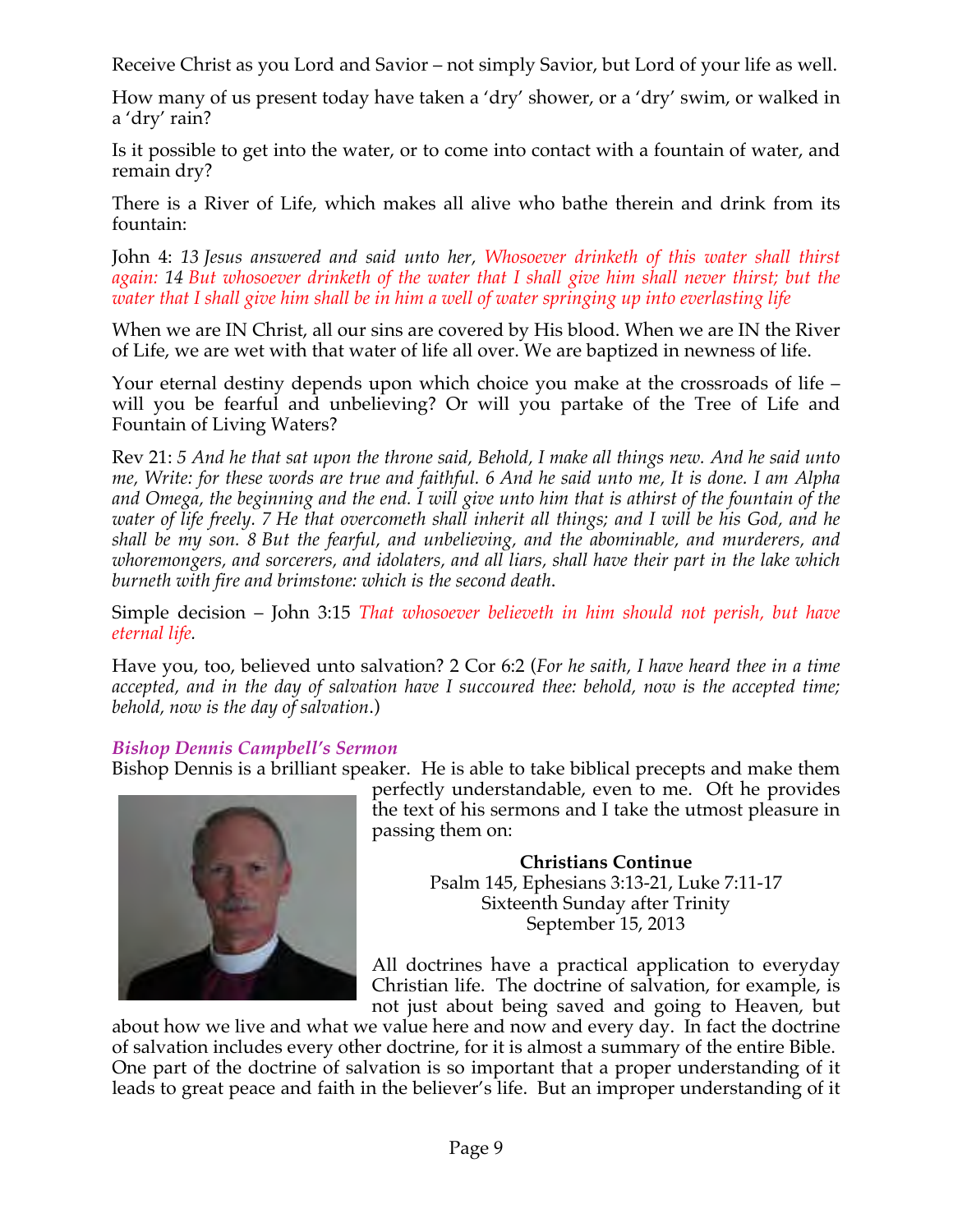leads to fear, worry and theological error in almost every other aspect of understanding the Bible. I am talking about the old question, can I loose my salvation? Is it possible for a real, true believer, a person who has been born again into a new life with Christ, a person who has been cleansed of all sin and restored to fellowship with God and God's people, a person who has been adopted into the family of God, to loose all of those benefits, in short to be lost again?

So today we are talking about something very important today. The doctrine we are talking about is often called, the perseverance of the saints. Simply stated, it says real Christians stay Christians. They never leave the faith, and, once saved, never become lost again. The Bible does not say we will not have doubts, or fall into sin, or have times of fear. It does not say we will never consider leaving the faith. It simply says God holds us in His hand and nothing can pluck us out of it. And, by His power and grace, He will keep us in the faith and get us to Heaven. Article XVII of the Articles of Religion, states this doctrine in clear and Biblical terms. After telling us of our justification, adoption into the family of God, being remade into the likeness of Christ, and empowered to live as God wants us to live, it says we "at length by God's mercy… attain to everlasting felicity." God takes us to Heaven, the place of eternal joy.

Most of our meditations on perseverance tend to focus on the fact of perseverance, but today I want to talk about the how of perseverance. We persevere in the faith because God preserves us. It is He who sought us when were going our own ways like lost sheep. It is He who called us to come to Him and be saved. It is He who carried us back to the fold. And it is He who keeps us in the fold. Before I start on how God preserves us in the faith, I want to talk about why He preserves us. For that we turn to Luke's Gospel, chapter 7.

Nain was a small village about 18 miles south west of Capernaum, where Jesus had recently been teaching and ministering. We have been reading His ministry in Capernaum about in last week's readings in Matthew. Going to Nain was part of a planned preaching tour of Galilee. Christ intended to leave Capernaum for such a purpose, as we see in His words to Peter in Mark 1:38, "Let us go into the next towns that I may preach there also: for therefore came I forth." Christ made several preaching missions through Galilee, and this may have been part of His first trip.

As He entered Nain a funeral passed Him. The only son of a widow had died. In those days a widow often lived with her son or daughter. It was the Jewish social security system of the time, and it worked very well. This woman was probably poor and had depended on her son for her home and food. Her situation looked bleak. She would be reduced to begging for food, often going without the necessities of life.

But Jesus had compassion on her. We need to say here that Jesus has compassion on all of us, according to His purpose and our needs. Seldom does He raise people from the dead, no matter how deep our grief may be at their passing, no matter how great the cost to our financial security and comforts. He raised the dead only a few times, each time to make a point; He is the Lord of Life. He has the power to raise the dead. Since only God has that power…, Jesus is God. Making this point is part of His intention in this passage too, but He also has another: He intends to show His compassion. This is not the first time the Bible speaks of His compassion. Matthew 9:36 says "when he saw the multitudes, he was moved with compassion on them, because they fainted and were scattered abroad, as sheep having no shepherd." In Mark 1:41 a leper had come to Jesus,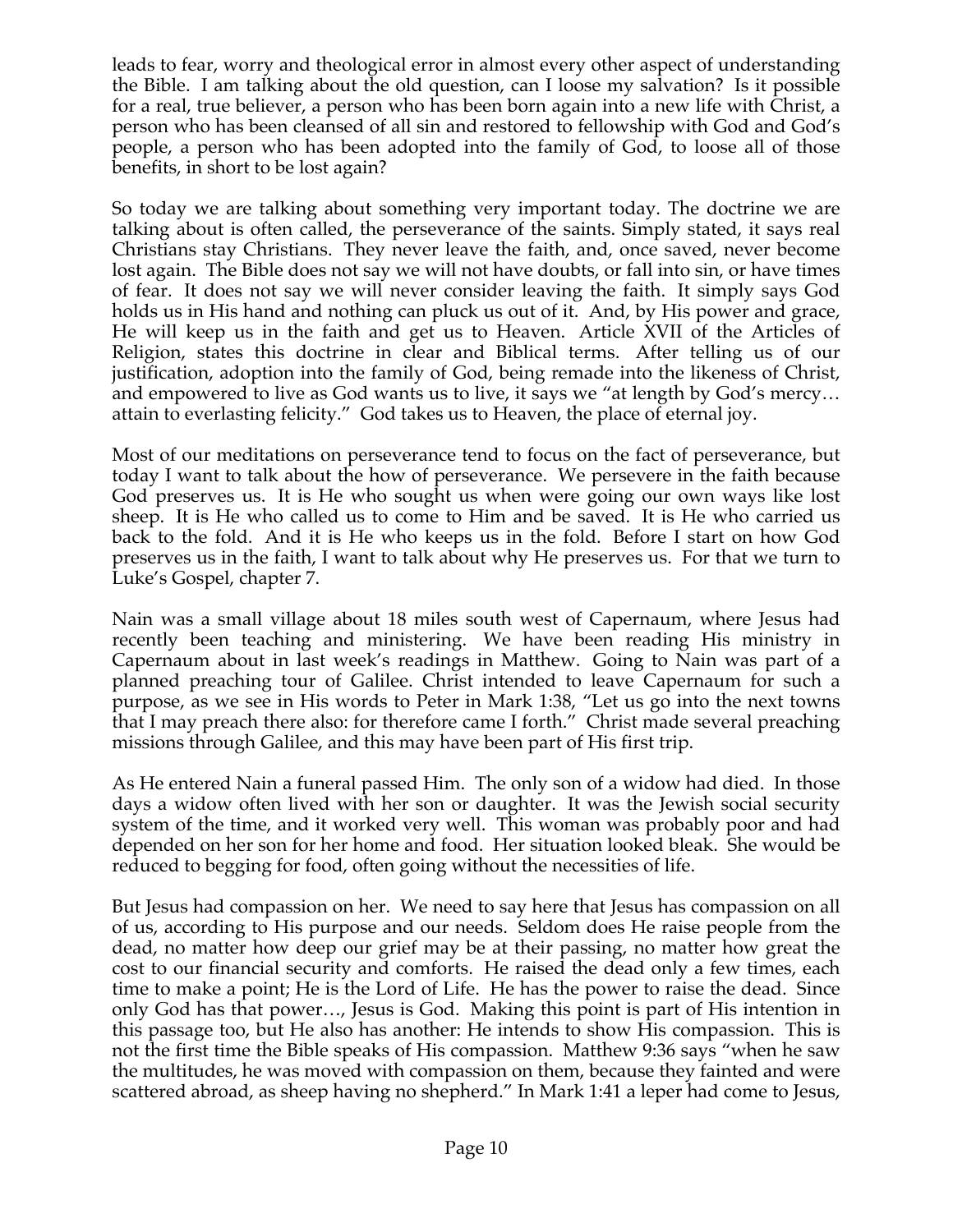"And Jesus, moved with compassion, put forth His hand and touched him, and saith unto him, I will, be thou clean." Jesus is touched by our sufferings and trials. He Himself was a man of sorrows and acquainted with grief. He suffered hunger and weariness. He suffered temptation, though He never sinned. He wept at the grave of Lazarus. He fed the hungry and healed the sick. Finally, He laid down His life to save us from the worst disaster that could ever befall us, the disaster of eternal hell. He has compassion on us and His compassion is **usually** expressed in standing with and comforting us with His promises of Heaven and eternal joy. It is usually **not** expressed in miraculous healings, raising the dead, or delivering us from the troubles we have caused for ourselves and others. He does deliver, but it is usually by the slow process of sanctification rather than a sudden and miraculous transformation of circumstances. So here is the point; Jesus is able and willing to preserve us in the faith. Truly, nothing is able to pluck us out of His powerful and loving hand.

This leads us to an important point in Ephesians 3. Here God is delivering and preserving the Church, which, by the way, consisted of many congregations, each with their own pastors, under the direction of a bishop. So we are talking about a lot of Christians and a lot of churches in Ephesus and the surrounding area. And here is how Paul prays for them. He asks God to strengthen each Christian with might by His Spirit in the inner man. He asks not that they be delivered from their illnesses, persecutions, or the normal trials of life. He asks God to strengthen them so they will be enabled to persevere through the trials. He asks that Christ may dwell in their hearts by faith. In other words, may they, by faith, trust the word of God that Christ does dwell in them. He is never away from them. He is never just in Heaven. He is in them. May they know this by faith. He asks that they may be rooted and grounded in love, that is, love for God and love for others. I wonder how many of our troubles would just disappear if we loved one another as we love ourselves. I wonder how much better we would get along at home and work, and especially at Church if we were willing to just love and let love guide our thoughts and actions. I am talking, of course about love for one another, not love for ourselves. Self love is the cause of most of our problems. Self love is the source of sin, pride, greed, laziness. Love of God and love of neighbor is the cure, and that only comes to us as the gift of God's grace as He makes new creatures out of those who believe in Christ.

It is through these things, the might of the Spirit in the inner man, Christ dwelling in our hearts by faith, and knowing the love of Christ which passeth knowledge that we are filled with all the fullness of God. And that fullness of God is how He gives us strength to persevere. It is how He preserves us, both individually and collectively as His Church.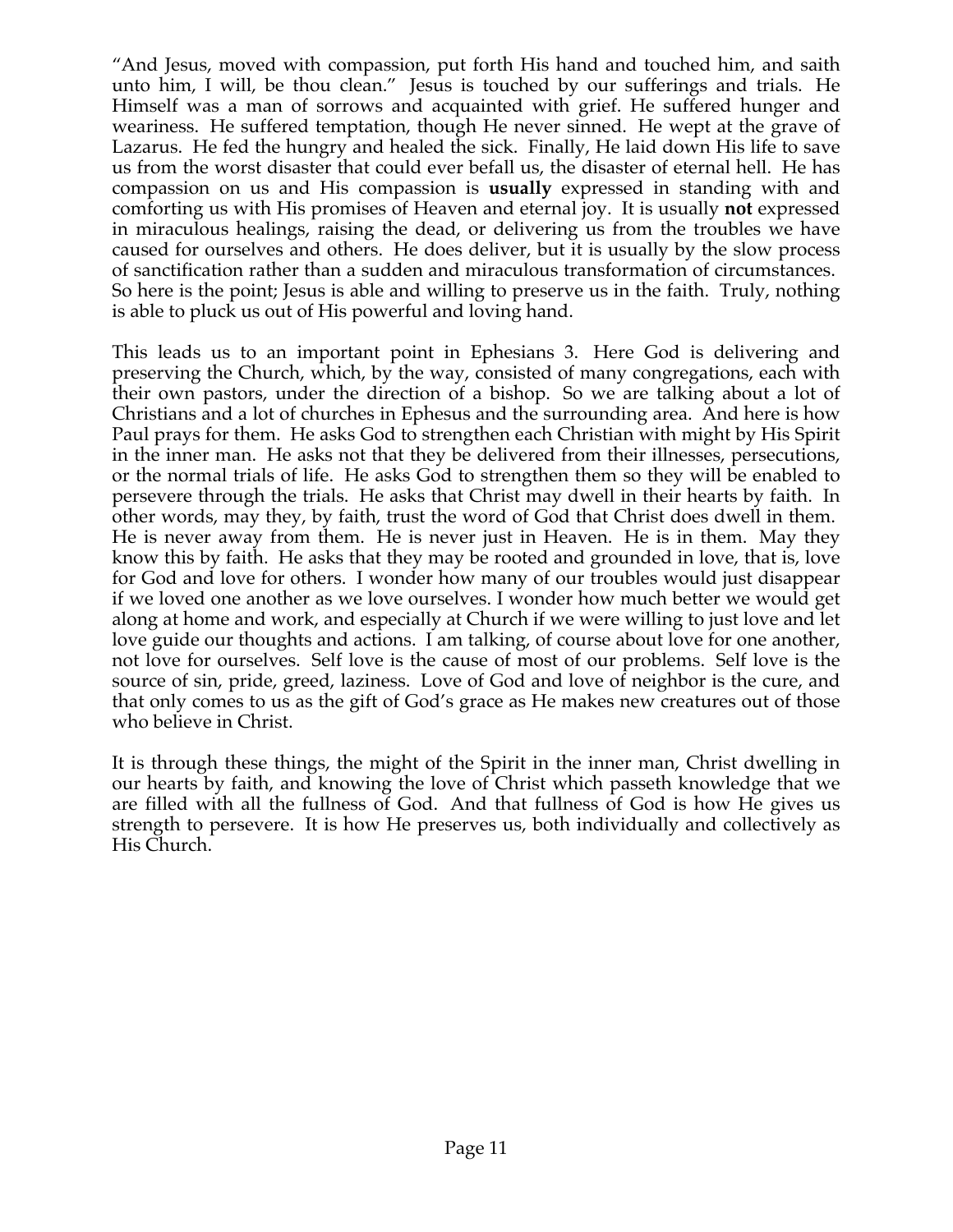# *Rev Rick Reid of Saint Peter's Sunday Sermon*

We are happy to have a sermon from Reverend Rick Reid, minister of Saint Peter's,



whose congregation is right at the Worldwide Headquarters of the Anglican Orthodox Church. Rev Rick has all the resources and challenges right at hand. I think you will enjoy his sermon.

**Paul's Prayer for the Saints** *Ephesians 3:14-15*

In this morning's Epistle to the Ephesians, we hear Paul say: For this cause I bow my knees unto the Father of our Lord Jesus Christ. The word "*cause*" means, "*reason, For this cause or reason, I bow my knees unto the Father of our Lord Jesus Christ.*

When we stop to consider everything our Lord has done for us, and how He has changed our lives, it should motivate us to go to Him in prayer.

 God loved us so much that He sent His Son to die on the cross for our sins, and then welcomed us into His family. Our love for the Lord ought to manifest itself in a passionate desire to come into His presence, and to spend time with Him in prayer.

# *The Bible tells us many things about Prayer.*

**Did you know that prayer is a command?** Jesus told us in St. Luke's Gospel: Luke 18:1, "*And he spake a parable unto them to this end, that men ought always to pray, and not to faint.*"…or….cease ….Paul also told the Thessalonians 1 Thes. 5:17,to "*Pray without ceasing*."

**Prayer Is Also A Duty:** Paul told Timothy: 1 Tim. 2:1-4,"*I exhort therefore, that, first of all, supplications, prayers, intercessions, and giving of thanks, be made for all men; For kings, and for all that are in authority; that we may lead a quiet and peaceable life in all godliness and honesty. For this is good and acceptable in the sight of God our Saviour; Who will have all men to be saved, and to come unto the knowledge of the truth*."

**Prayer Is A Gift:** Heb. 4:15-16, "*For we have not an high priest which cannot be touched with the feeling of our infirmities; but was in all points tempted like as we are, yet without sin. Let us therefore come boldly unto the throne of grace, that we may obtain mercy, and find grace to help in time of need*."

**Prayer Is A Privilege:** St. Paul told the Philippians: Phil. 4:6-7, "*Be careful for nothing; but in everything by prayer and supplication with thanksgiving let your requests be made known unto God. And the peace of God, which passeth all understanding, shall keep your hearts and minds through Christ Jesus*."

**Prayer Is A Promise**: As we hear God say in Jeremiah 33:3 "*Call unto me, and I will answer thee, and shew thee great and mighty things, which thou knowest not*."

And again in Isaiah 65:24, "*And it shall come to pass, that before they call, I will answer; and while they are yet speaking, I will hear*."

Jesus told us in John's Gospel (16:23), "*And in that day ye shall ask me nothing. Verily, verily, I say unto you, Whatsoever ye shall ask the Father in my name, he will give it you*."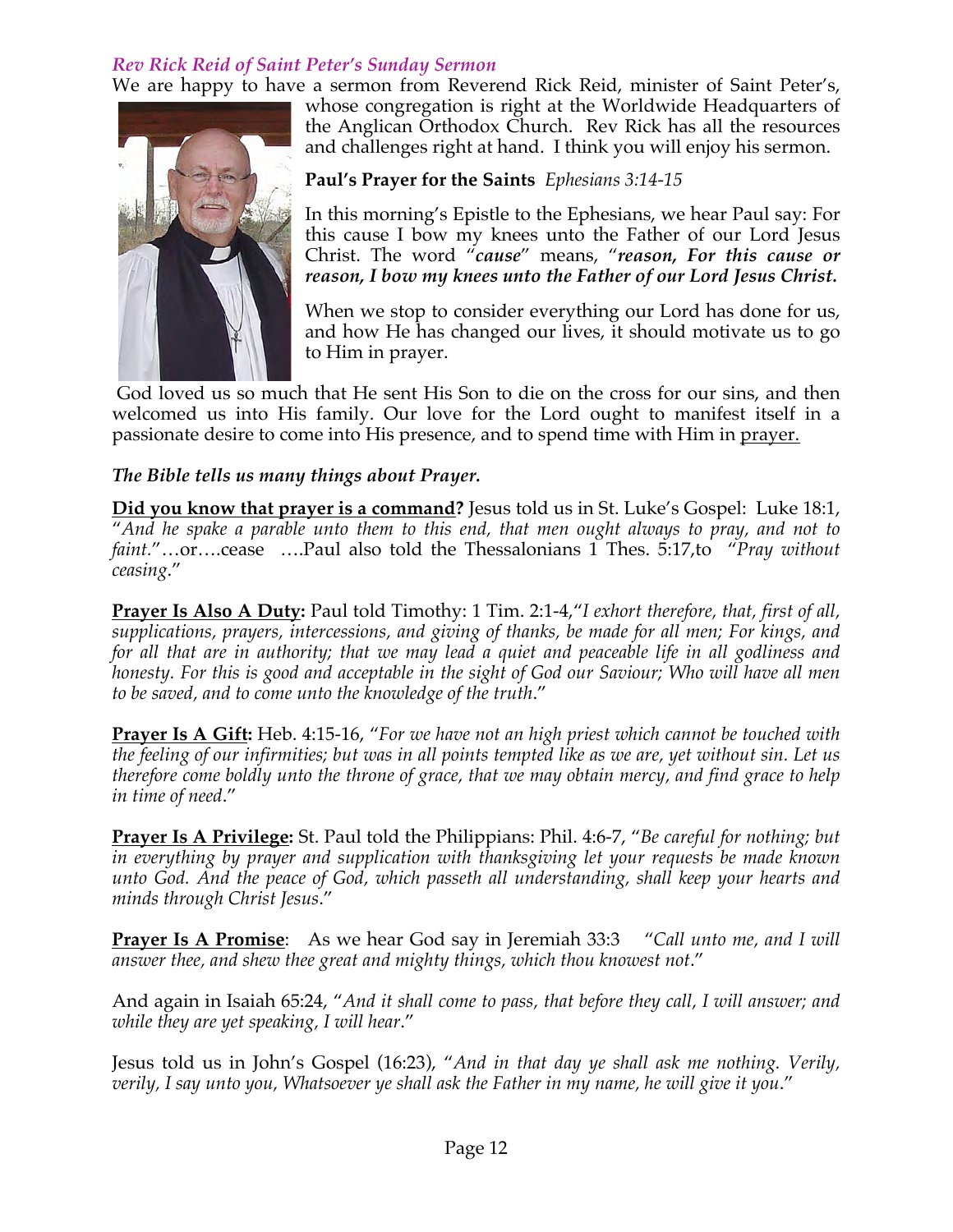We must make prayer a priority in our lives. We have much to pray about, and we have a God Who invites us to come to Him in prayer. We should humble ourselves before the Lord and ask Him to help us make prayer a passion in our lives.

Paul was Passionate in His Prayer. When Paul considered these things, the power of them literally brought him to his knees. He says, "*for this cause, I bow my knees.*" Bowing the knees to pray is common for us, but for a man of Paul's heritage, it would have been quite uncommon. Typically, the Jews would stand when they prayed. Their arms raised, with the palms turned toward Heaven. If you have ever seen photos or footage of the Jews praying at the Western Wall in Jerusalem, you know what that looks like.

To bow in prayer in that day was very uncommon. The Bible records several postures for prayer in the Word of God.

Abraham stood - Gen. 18:22b-23, "…*but Abraham stood yet before the LORD. And Abraham drew near, and said, Wilt thou also destroy the righteous with the wicked?*"

David sat - 1 Chron. 17:16, "And David the king came and sat before the LORD, and said, *Who am I, O LORD God, and what is mine house, that thou hast brought me hitherto?*"

Jesus stretched out - Matt. 26:39, "*And he went a little further, and fell on his face, and prayed, saying, O my Father, if it be possible, let this cup pass from me: nevertheless not as I will, but as thou wilt.*"

Bowing during prayer was usually done in periods of extreme humility, or extreme distress. For instance:

- Ezra knelt when he confessed the sins of the people Ezra 9:5-6.
- Daniel knelt when he learned that King Darius had signed into law the prohibition of prayer - Dan. 6:10.
- Paul knelt with the elders from Ephesus before he departed Acts 20:36.
- Solomon knelt before the Lord at the dedication of the Temple 2 Chron. 6:13-14.

### **Kneeling in prayer indicates two very important truths.**

- 1. It is a sign of submission to One Who is being far greater than we are. When we bow before the Lord we are acknowledging His glory, His power and His authority over our lives. We bow in prayer before Him because we understand that we are in the presence of One who is far higher in rank, glory, and authority that we are. Bowing before the Lord in prayer is a sign of humility and submission before the Lord.
- 2. It is a sign of intense passion and emotion. In the scripture we just heard, we can see the emotion and the passion that drove the individuals to pray.

Sometimes we are so overwhelmed by the circumstances and needs of life that kneeling becomes the natural posture that we adopt before the Lord. When Paul thought about the great truths that had been revealed to Him, he was brought to his knees in prayer and worship before the Lord. What a blessing it is when the Word of God stirs our hearts to worship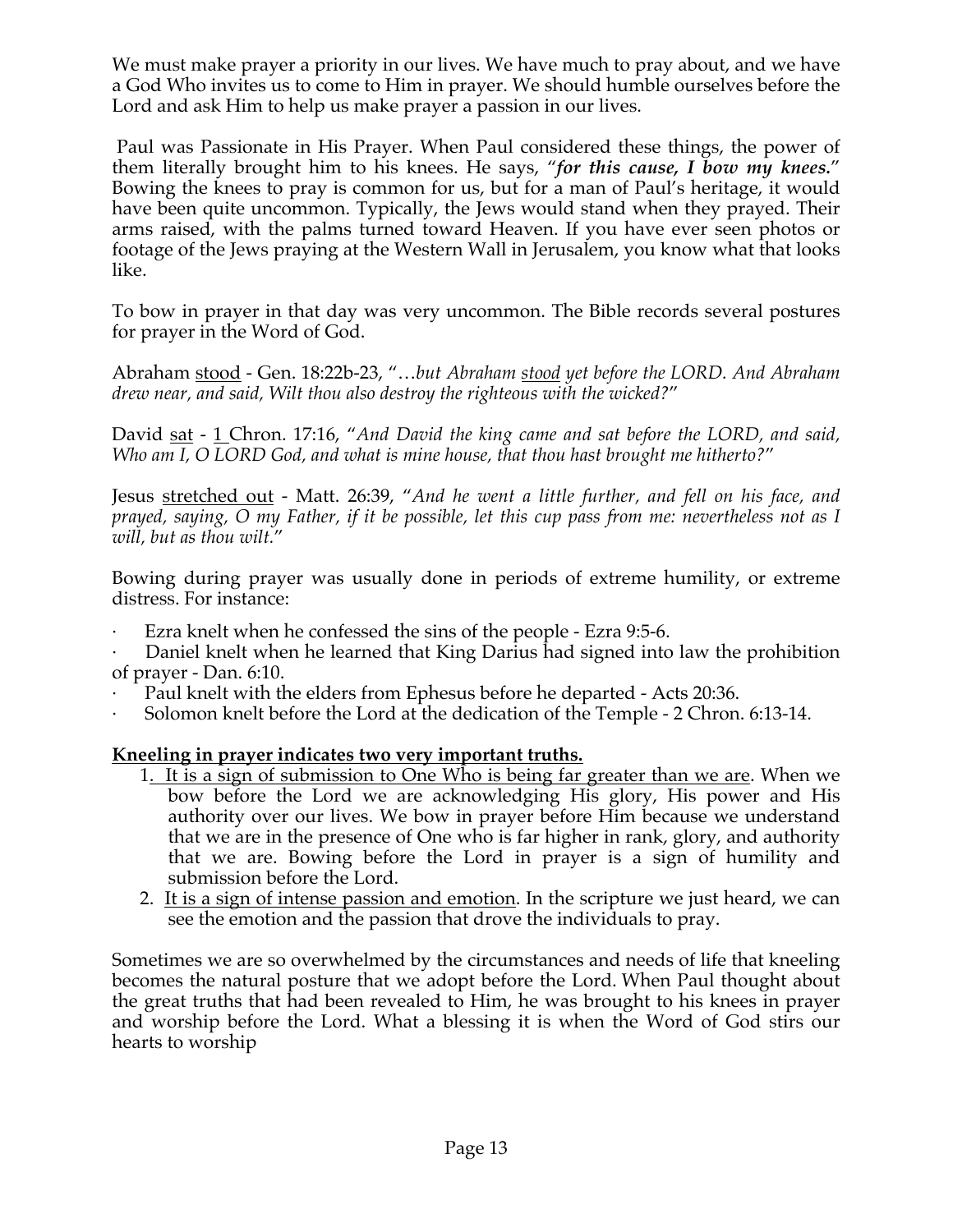But in reality, God is not concerned about the posture of your body. I do not think the Lord cares whether you pray kneeling, sitting, standing, lying down, walking, or driving. God is more concerned about the posture of your heart.

Whether we kneel physically or not, we should always be kneeling before Him in our hearts as we acknowledge His glory, His greatness, and His wonder.

### **To the only wise God our Saviour be glory and majesty, dominion and power; both now and ever. Amen**

## *Rev Bryan Dabney of Saint John's Sunday Sermon*

We are fortunate to have Bryan's Sunday Sermon. If you want people to come to The



Truth, you have to speak the truth, expouse the truth and live the truth. This is really a good piece and I commend it to your careful reading.

## **Sixteenth Sunday after Trinity**

Our sermon hymn for today, Crown him with many crowns (Hymn #352,

1940 Hymnal) supplies us with several reasons that we should crown our Lord with many crowns, and principal among them because he is King of all. But did you know that all who are born-again believers will also receive one or more crowns from our Lord and Saviour when he sits in judgment of our lives here in the flesh? The scriptures speak of five different crowns which will be given to those whom the Lord shall deem worthy to receive them. They are: 1) the Incorruptible Crown, 2) the Crown of Life, 3) the Crown of Glory, 4) the Crown of Righteousness, and 5) the Crown of Rejoicing.

The Incorruptible Crown is found in St. Paul's first epistle to the Corinthians where he explained, Know ye not that they which run in a race run all, but one receiveth the prize?... Now they do it to obtain a corruptible crown; but we an incorruptible (9:24-27). The corruptible crown which the secular runner received as an award was a wreath of made of laurel leaves. The apostle referred to it as corruptible because it was made from materials which were not meant to last. It was literally a crown for that moment, for following the next race another one would be given, and another in the race after that, and so on. The apostle reminded Christians that upon the completion our race in this mortal life, we will receive a crown from our Lord which will never fade or fail if we run and faint not. It will be ours for eternity and will be our badge of honor, which like all the others, we will gladly cast them at the feet of our Lord and Saviour in honor of his great gift to us via his saving grace.

The Crown of Life will be given to those believers who have been faithful to our Lord unto death (Revelation 2:10). As Matthew Henry noted, "The life so worn out in his service, or laid down in his cause, shall be rewarded with another and a much better life that shall be eternal." When one reads the accounts of the early church fathers who served God unto death, we find listed men such as St. Paul, St. Peter, St. James, St. Andrew and St. Thomas. In fact most of the disciples as well as a host of early Christians were martyred for the faith. Add to them the Reformation saints who perished rather than reject the truth of God's word written. Inclusive within that number are our Anglican fathers, such as Cranmer, Ridley, Hooper and Latimer, who chose the stake over their acceptance of the doctrine of the "real presence" in the Holy Communion. We could also include all those men and women whose lives were used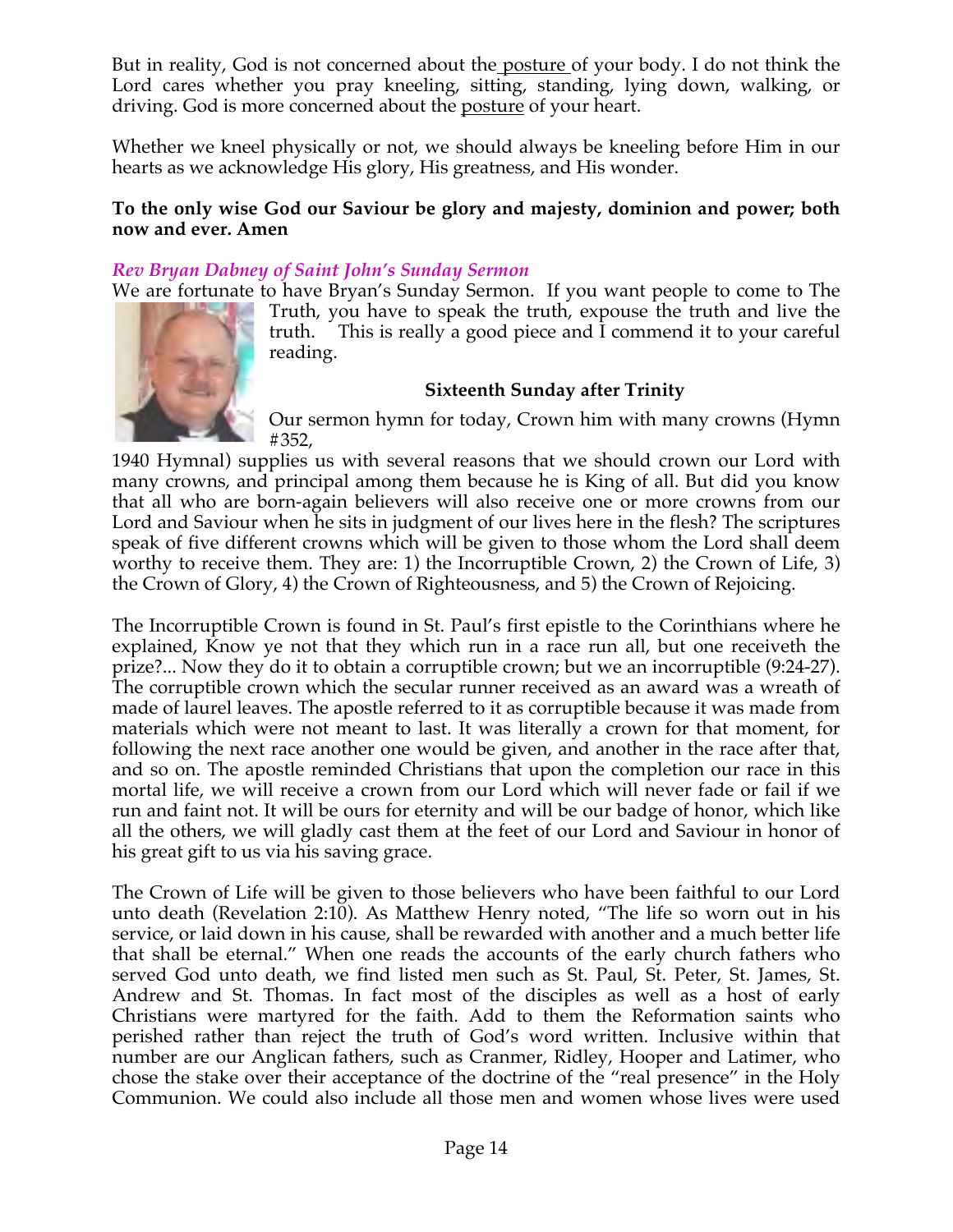up in service to our Lord in the mission fields over the centuries: spreading the good news to those in remote regions of the world where the light of Christ had yet to pierce and who labored even in the face of death to preach the word of God to those who sit in darkness and in the shadow of death. What graciousness they shall receive at the hand of our Lord we can only imagine and that poorly.

The Crown of Glory will be given to those church elders, bishops, priests, pastors and deacons who properly tended their flocks. As St. Peter noted in our epistle lesson for today, Feed the flock of God which is among you, taking the oversight thereof, not by constraint, but willingly; not for filthy lucre, but of a ready mind; neither being lords over God's heritage, but being ensamples to the flock. And when the chief Shepherd shall appear, ye shall receive a crown of glory that fadeth not away ( I St. Peter 5:2-4). The Lord has promised good to them who love him and who feed his flocks which are scattered across the earth. Pastors and bishops are supposed to love God and preach rightly the truth of God's word written. Those who do will be blessed with the gift of this crown.

The Crown of Righteousness will be given to those who love the Lord's appearing. As St. Paul wrote in second epistle to St. Timothy, Henceforth there is laid up for me a crown of righteousness, which the Lord, the righteous judge, shall give me at that day: and not to me only, but unto all them also that love his appearing (4:8). The Bible tells us to fix our hearts on the coming of the Lord. The wise virgins of St. Matthew's gospel (25:1-13) have been supplied as an apt example for us. The regenerated Christian will make provision for his watch, and should he nod off to sleep, he will eagerly awaken to go and greet our Lord at his coming. Ergo, as the apostle has written, all who will do likewise will receive this crown.

The Crown of Rejoicing will be given to those who have happily brought souls to Christ. In his first epistle to the Thessalonian church, the apostle Paul penned these words: For what is our hope, or joy or crown of rejoicing: Are not even ye in the presence of our Lord Jesus Christ at his coming: For ye are our glory and joy (2:19-20). Because the regenerate Christian bears fruit— bringing others to the Lord as he has been called to do— the same shall receive of the Lord a crown of rejoicing on account of that joy in their hearts upon seeing others entering the fold of Christ. Do we tell others about our Lord? Do we desire that others be saved? Do we pray for those who are lost that perhaps God will influence them to come to him either by our witness or that of another regenerated believer? If we love the Lord, then we will also seek to bring others to him, and we will rejoice with them in their victory over sin and death.

While salvation is a gift of God to all who are born again of the Holy Ghost, the awarding of crowns is merit-based as we will be judged on how well we performed our duties in our Lord's service. Consider the parable of the Talents as found in St. Matthew's gospel (25:14-30). The Lord will extend to those who are faithful a hearty Well done, thou good and faithful servant: thou hast been faithful over a few things, I will make thee ruler over many things: enter into the joy of thy lord (v.21). God has plans for all who are of his elect beyond the precincts of this life. Therefore be faithful and not fearful. Be considerate of God's word written and follow it. Stand fast and contend for the faith which was once delivered unto the saints. Be strong in the Lord and the power of his might. Do all these things for a crown awaits you in heaven with our Lord's greeting. Such is my hope and my prayer for each of you in Christ's name.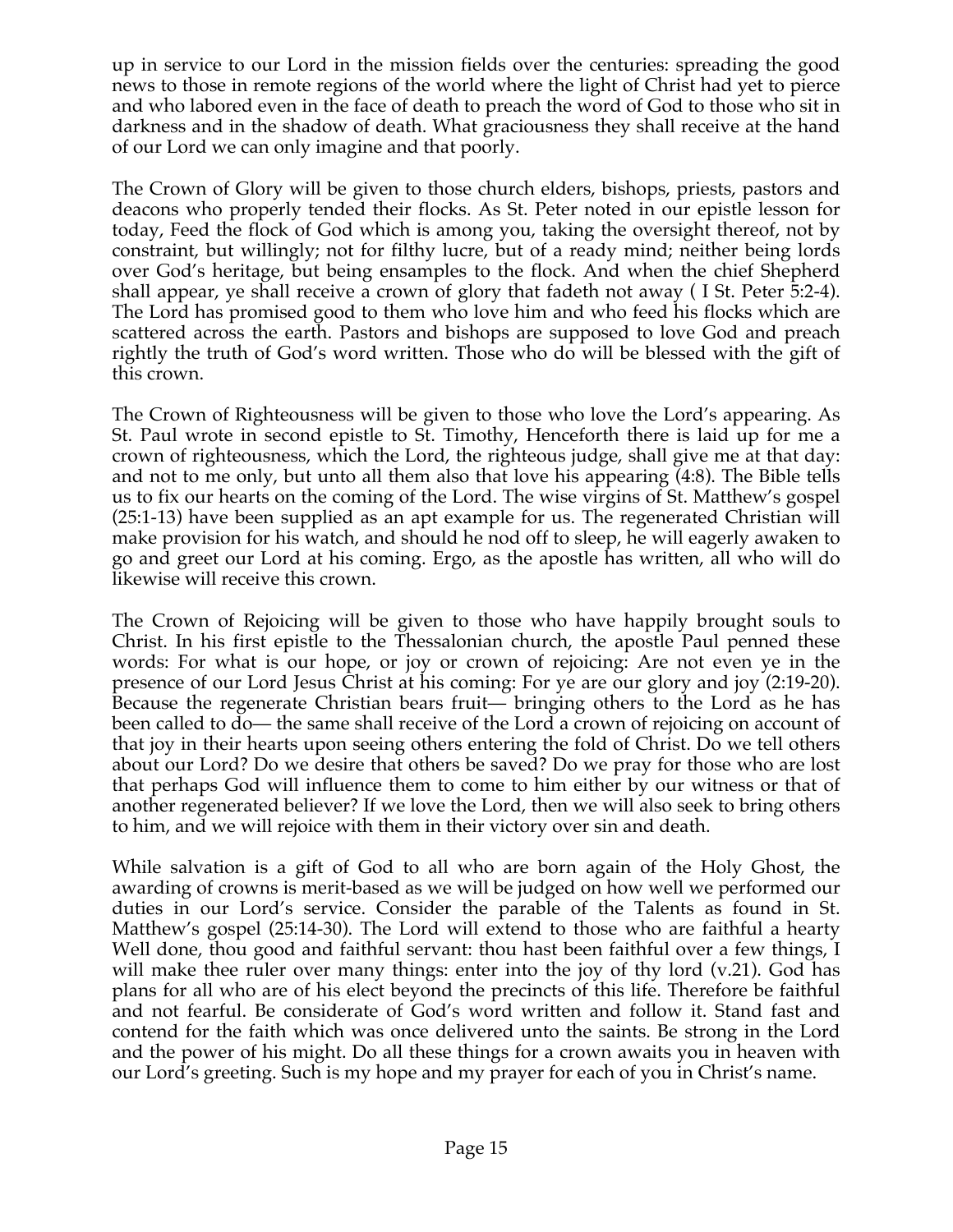Let us pray,

**RACIOUS** and loving God, assist us by means of the Holy Ghost that we might GRACIOUS and loving God, assist us by means of the Holy Ghost that we might live each day praying for and looking for the coming of thy dear Son; that we would not miss the joy of the marriage feast which thy wilt prepare for all who love his appearing; for this we ask in the name of him who wears many crowns, and who is our Lord, our King and our Saviour, even Jesus Christ. *Amen*.

Have a blessed week, Bryan+

# *After Church Hospitality*

Sadly, no after church snacks. The same story every week, is it not? The fact is that we are supposed to be on a low carb diet and there really aren't any low carb snacks that appeal to us. So, with no fatted dog nut in sight, we were out of luck! Please someone, between now and next Sunday invent some no-carb dog nuts.

After church goodies providers as currently signed up:

| <b>Date</b>       | <b>Name</b>                                                     |
|-------------------|-----------------------------------------------------------------|
| 22 September 2013 | <b>Opportunity Available – Seventeenth Sunday after Trinity</b> |
| 29 September 2013 | Opportunity Available - St. Michael & all Angels -              |
|                   | <b>Superseding Eighteenth Sunday</b>                            |
|                   | after Trinity                                                   |

## *People in our Prayers* - http://faithfulcenturionprayerteam.blogspot.com/

### **Why? Prayer is an extremely important activity.**

It is not that God knows not our needs, for He surely does. Yet, Jesus commanded us to ask God for those same needs. In addition to the obvious of asking God for help, offering thanksgiving and the like, prayer helps us focus our thoughts on how we might do God's work.

The Prayer Team of the Church of the Faithful Centurion was established to help our members and fellow Christians pray for those in need and to give thanks as well for the blessings we have been granted.

## **Who can be on the list? Do I have to be a member of the Church of the Faithful Centurion to be prayed for?**

No! The only qualification to be on the list is that you want our prayer team to pray for you. We are Christians and are happy to pray for you, no matter who you are. If you want help from God, you are our kind of people.

### **What is the commitment from the prayer team?**

Each member of the team will pray for the desired outcome at last once per day.

### **How do I get myself or someone else on the prayer list?**

You can email one of the prayer team leaders: Jack - jack@faithfulcenturion.org or Dru dru@ faithfulcenturion.org, or call the church office at (619) 659-3608 or fill out a prayer card at church.

### **What should I ask for?**

Depends on what you want. Some people merely want God to be asked to heal their ills and be mentioned by their first name, others want a specific outcome and / or have more of their personal information known to the team. Ask for what you want. It is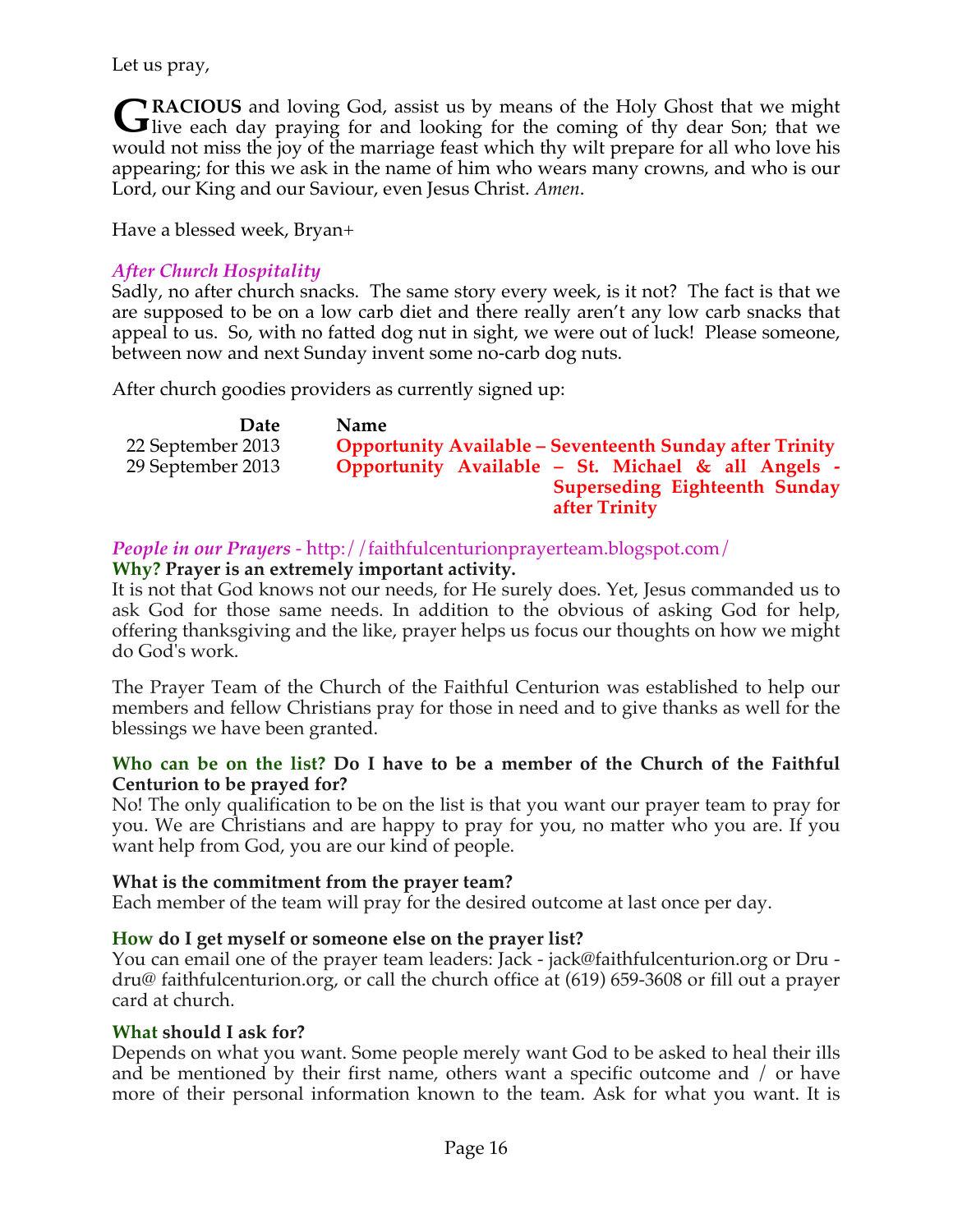your desire and need for prayer the team is attempting to meet. For typical examples, see the list below.

# **Updating the Team**

If you are on our prayer list, or if you have submitted a person that you have asked us to pray for, please update one of the team members or Hap in person, by telephone or email. It helps to be able to pray specifically for these individuals including their specific needs; plus if they get better, it is nice to give thanks!

Please note that on the yellow (maybe green or orange if you get an old one) cards at church, you can ask that those to be prayed for have their names disseminated to the prayer team. Those names will be said in church and appear here. Or, you can ask that their names and purpose be kept confidential, then only Hap will know to pray for them.

*Prayer List Notice – If you have someone on the prayer list and their needs have changed, please let us know. We'd like to update our prayers to reflect the need and most important to give thanks!*

## *Marriage*

*Brian and Mel Smith* were married on 25 August 2013. Please pray that they might be brought together as one in God that their marriage might prosper.

# *Travel*

*Johnnie,Paulette and Barbara* are on travel this week.

# *Birthday*

*Shamim Gray* celebrated her 46<sup>th</sup> birthday 4 September 2013. *Hope DeLong* celebrated her birthday 30 August 2013.

## *Loss of Home*

*Sarah* who lost her home and all the contents when her house caught fire and burned to the ground near the end of January 2013. Her beloved dog was taken in the fire. Please pray for Sarah as she has many decisions at this time and help her to know Jesus will be with her to help to make the "crooked road straight."

# *Move*

- *Jason Naylor and his lovely wife Marla* are currently stationed in Southwest Asia, probably through the end of 2013. Pray for their continued safety and a reasonably tolerable stay in that part of the world.
- *Ryan Hopkins* has moved to Dillsburg, Pennsylvania, to study Dressage Riding through June 2014. Please pray for God's guidance in his life as he works and studies. Help him to see where God would like him to go from here and how he should get there.
- *The Thomas Family* has just moved to Okinawa for a second short tour. Please pray for this new assignment to go well for Kurt and for Mary and the kids to make new friends. In particular pray that Kristyna and Mitchell will develop good friends and schoolmates there so as to further their development as both Christians and citizens. Things seem to be going well where the sun rises on the United States, so keep praying! Give thanks and ask for continued good developments.

# *Departed*

*Bernie Garcia, 56,* passed away on 31 July 2013, as a result of complications of Hepatitis C. He was hoping for a liver transplant but because of circumstances was unable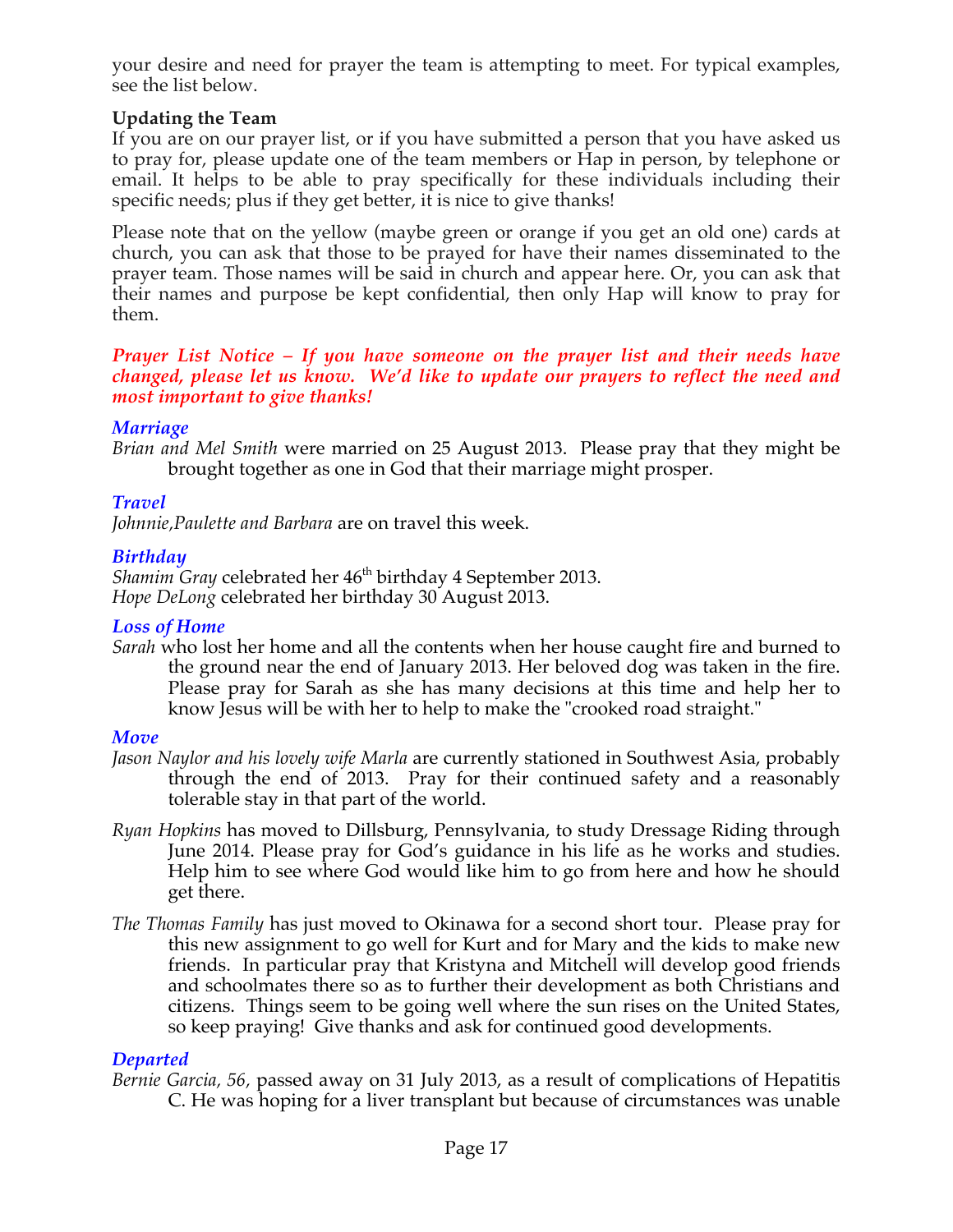to receive one in time. Please give thanks for his time here on earth and pray for his family who remain behind, in particular his mom and dad, Mary and Gil Garcia.

# *Nearing the end of their time here on earth*

- *Colonel Drue McMillan* is nearing the end of his time here on earth. Please pray for a peaceful transition from this world to home, for trust in the Lord, a vision of things to come, as well as peace of mind for Drue and his family, in particular his son David.
- *Saundra* is in ICU with congestive heart failure after a heart operation. She is aged and frail. Saundra is near the end of her time here on earth. Please pray for comfort, understanding, strength and guidance for Saundra and her family who will of necessity remain behind. Pray for the love of God to stay foremost in their hearts.
- *Polly* is in hospice care with dementia and spinal stenosis. Please pray for her as she prepares to go home to be with her family who have gone before her. Pray for the faith of her family to build and the transition to be good.

#### *Homebound or Infirm*

- *Lou* has aspiration pneumonia. Please pray for the infection to be knocked down and for her continued recovery.
- *Frank* has been coping with various ailments from older age. He is in his 90s and it has been a difficult year. Pray he will find comfort in God, that those who provide care to him will pay attention to him, do their best and give him the love we all desire. Pray that the coming year will provide relief to him.
- *Norma, Sara's mother* is in a state of deteriorating health, both physically and mentally, with both dementia and Alzheimer's. She is slowly drifting away, though she still recognizes Sara and prayer gives her a sense of peace. Please pray for both Sara and her mother to put their cares and worries on God's shoulders so they can deal with the many problems involved.

### *In need of a miracle or understanding of God's Plan*

- *Pat* has been under treatment for colon cancer for sometime. He has had major complications the last few days and your prayers will be appreciated by family and friends.
- *Sasha* a young lady with a husband and two children had diagnosed with breast cancer whose cells have spread. They are going to attempt a bilateral mastecomy. Please pray for a miraculous remission; that her remaining time here on earth might be good. Help Sasha and her family, particularly her husband, put their trust in the Lord and let Him carry their worry. Right now she is "comfortable on borrowed time." Sasha is grateful for all who pray for her and asks you continue to pray for her remaining time here on earth.
- *Dorothy* had pneumonia, on checking her lungs they found tumors which permeated the lung area. Further investigation found a primary site in the colon, with the lung being secondary. It would appear there is no viable treatment at this time. Please pray for a miraculous remission; that her remaining time here on earth might be good. Help Dorothy and her family put their trust in the Lord and let Him carry their worry.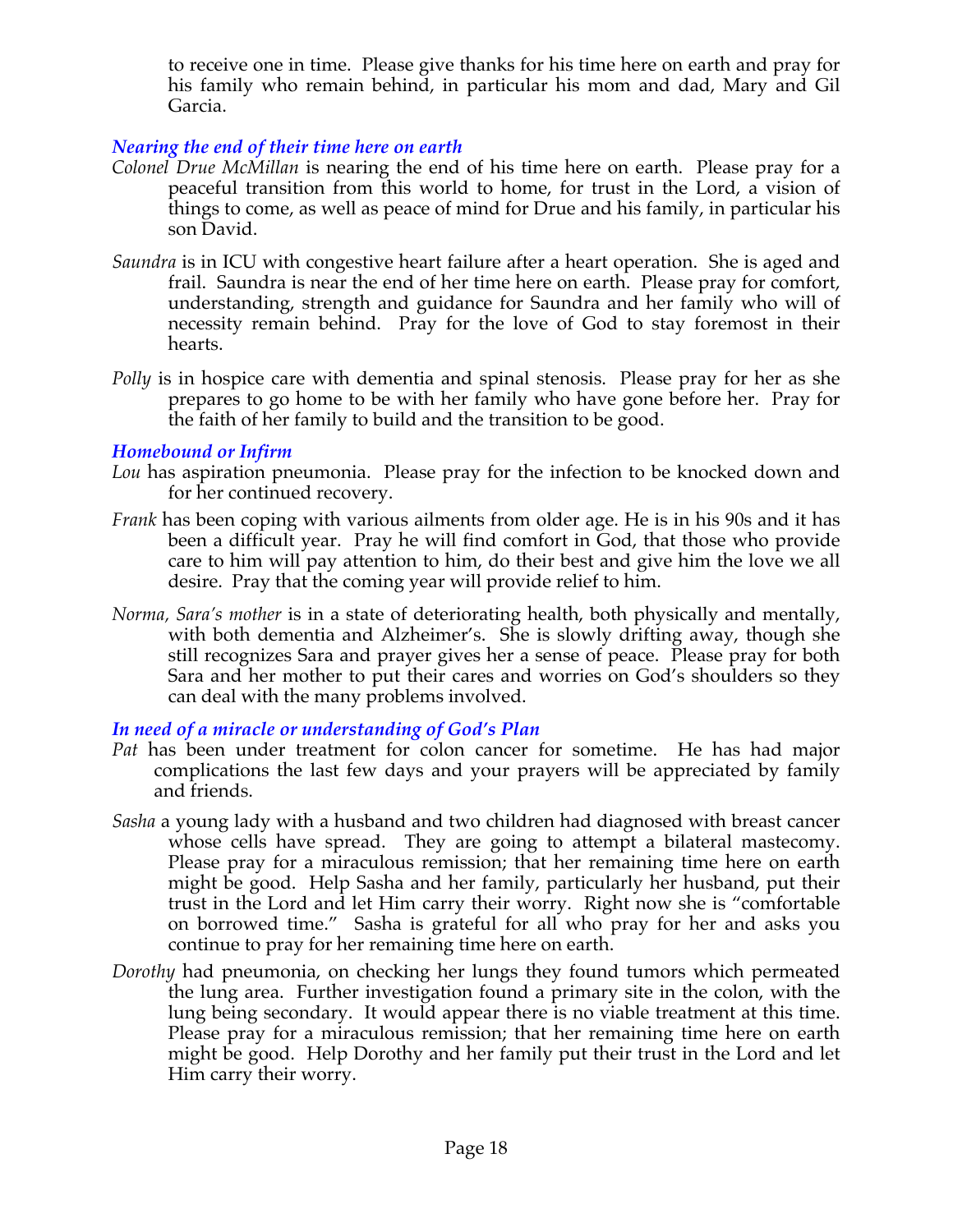- *Scott,* one of our Lord's ministers who collapsed a week ago and is in the ICU of a Medical Center since he had a pulmonary embolism, with a concurrent infection of several bacterial agents. He has stopped breathing on several occasions, and may have undergone brain damage. He currently is on DNR. Please pray for recovery so that he will continue to do his Lord's calling*.*
- *Becky* has fourth stage metastasized lung cancer and is not doing well with chemotherapy treatments. Please pray for Becky and her husband as they are together during this difficult time in their lives.
- *Larry Howes* suffered a fairly severe stroke. 4 December 2012, doctors replaced a valve in a shunt that had been put in about two weeks before, and Larry responded very well. He was able to go home.

Please pray for the medical team treating him to pay attention and do their very best; that the many medical/surgical procedures he will need may succeed, that Larry be given strength and peace in these trials and he may succeed in providing himself with the resources to afford the care he will need.

Pray also for confidence in our Lord for Larry and his family. Larry needs a miracle, pray for one. Please.

- *Colleen* has been battling pancreatic cancer over the last year and it has now spread to one of her lungs. Please keep her and her family in your prayers.
- *Christine* has cancer of the colon, which spread to her liver; she is receiving chemotherapy and is having difficulty eating. Please pray for the medical team treating her to pay attention and do their very best; pray also for confidence in our Lord for Christine and her family.
- *Todd* and *Kenny* have both been fighting osteocarcinoma for over five years and have been told their time here on earth is nearing its end, absent a miracle from God. Both are ready to go home and leave the pain, but would like to stay. Please pray for them and their families.

### *Surgery*

- *Pricilla* is about to undergo surgery for an infection in her uterus. Please pray for the surgical team to pay attention and to their best and for a good outcome. Pray also Pricilla and her family will be able to put their worry on God's shoulders.
- *Dustin* who was injured in a work accident when stainless steel sheet metal fell on his right hand. His thumb was severely injured as some of the bones were crushed. Dustin will have surgery on Thursday 22 August 2013, to reconstruct and reset his thumb. They do not expect him to lose his thumb. Please pray for the surgical team to pay attention and to their best and for a good outcome. Pray also that Dustin and family will be able to put their worry on God's shoulders.
- *Jamil* was injured in a car accident. His nose was fractured and he will be operated on Thursday 22 August 2013.
- *John* will have a Vitrectomy; to address what seems a macular pucker, suck out some "gel" and thereby to marginally improve his vision in his left eye. This will be done on Friday 21 June 2013. He and his family will appreciate your prayers.
- *John* will undergo surgery on Friday 31 May 2013. It is anticipated he will spend an additional 10-12 days at the hospital and then 6 weeks in recovery at home.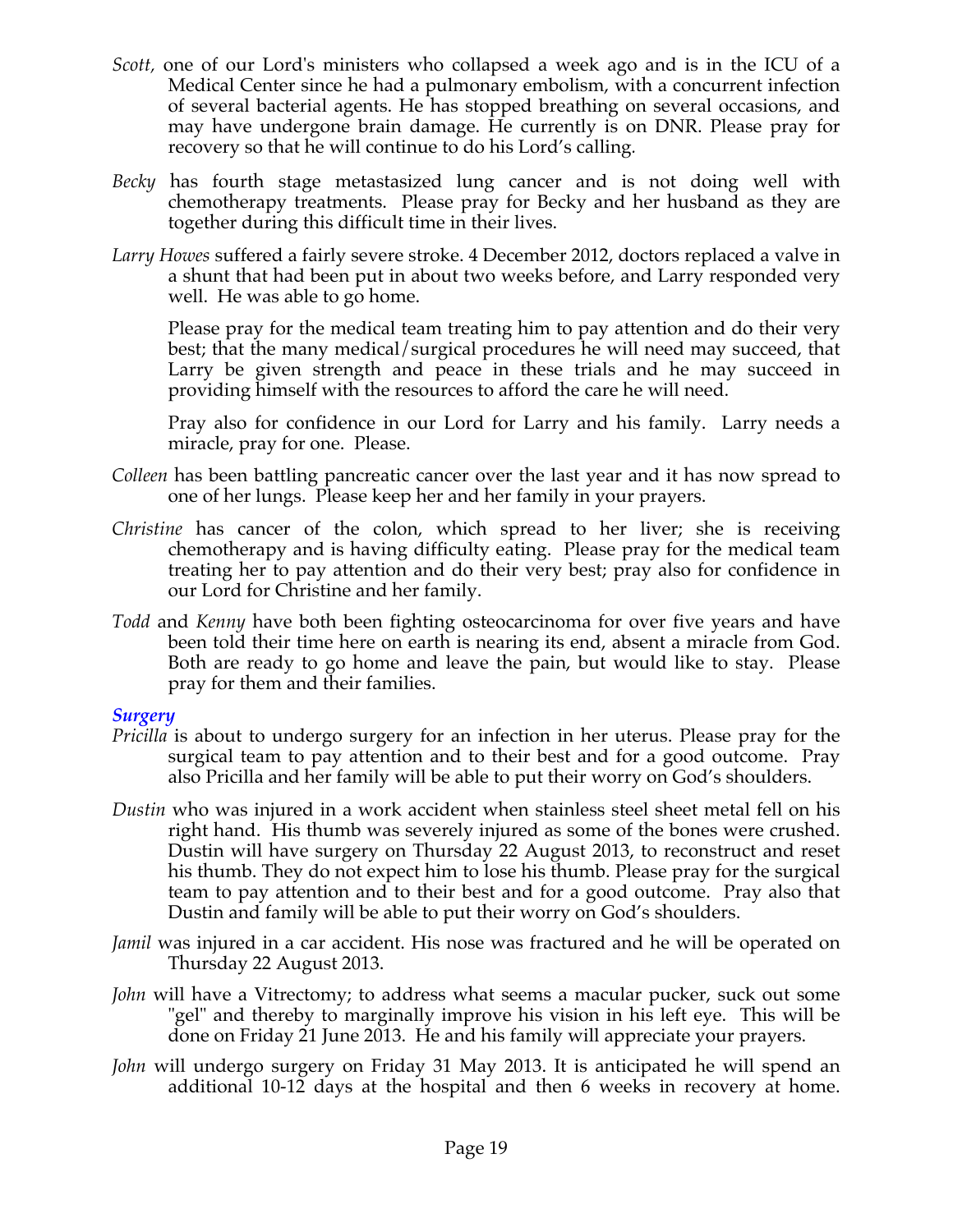Please pray for the surgical team to pay attention and to their best and for a good outcome. Pray also that John and family will be able to put their worry on God's shoulders.

- *Dave Pressey*, a bishop with the Anglican Episcopal Church, one of our close fellow jurisdictions, had cataract surgery; his retina tore and he had emergency surgery on Memorial Day. He still has only very blurred in his eye and has headaches. Please pray for healing for his retina and for peace of mind for Dave and his family.
- *Eddie* has upcoming bladder surgery. Please pray for the surgical team to pay attention and to their best and for a good outcome. Pray also that Eddie and family will be able to put their worry on God's shoulders.

## *Testing and Treatment*

- *Ken Strauch* has been tired and is anemic, he had a colonoscopy which found a pair of polyps which were removed and are being tested. Just for good measure they found he has a hiatal hernia with ulcers, basically part of his stomach is pushed up into his esophagus and is bleeding from there. Sounds there may be surgery involved. Please pray for peace of mind and trust in the Lord for Ken and for God's guidance for the medical people treating him that they might find the best course of treatment.
- *Jo Ann* has been hospitalized for overstress, she was in the hospital with severe pancreatic pain. They found a blockage and medication has helped. Jo Ann has had some recent medical issues; appendicitis, a blood disease and more. It really seems like she has had about all she can deal with on her own now. Please pray that she might find a way to let God carry her worry and open her heart to Him and to her family; give her family the strength to help her in a manner which will be effective. Pray also for a complete and rapid recovery from her pancreas problem.
- *Adriano* is in the hospital due to high sugar and high blood pressure. He is very weak and will appreciate your prayers.
- *Heather* recently found out she has cancer. Please pray for peace of mind for her and for the medical team treating her will be guided to the right solution.
- *Jim* has had an aneurism and blood clots. Pray that healing will come.
- *Bob* has experienced several Transient Ischemic Attacks<sup>1</sup> (TIA) recently. Please pray for peace of mind and trust in the Lord for Bob and for God's guidance for the medical people treating him that they might find out the source of the problem and best course of treatment.

 $1$  A transient ischemic attack (TIA) is a transient episode of neurologic dysfunction caused by ischemia (loss of blood flow) – either focal brain, spinal cord or retinal – without acute infarction (tissue death).

TIAs have the same underlying cause as strokes: a disruption of cerebral blood flow (CBF), and are frequently referred to as mini-strokes. TIAs and strokes cause the same symptoms, such as contralateral paralysis (opposite side of body from affected brain hemisphere) or sudden weakness or numbness. A TIA may cause sudden dimming or loss of vision (amaurosis fugax), aphasia, slurred speech (dysarthria) and mental confusion. But unlike a stroke, the symptoms of a TIA can resolve within a few minutes or 24 hours. Brain injury may still occur in a TIA lasting only a few minutes. Having a TIA is a risk factor for eventually having a stroke or a silent stroke.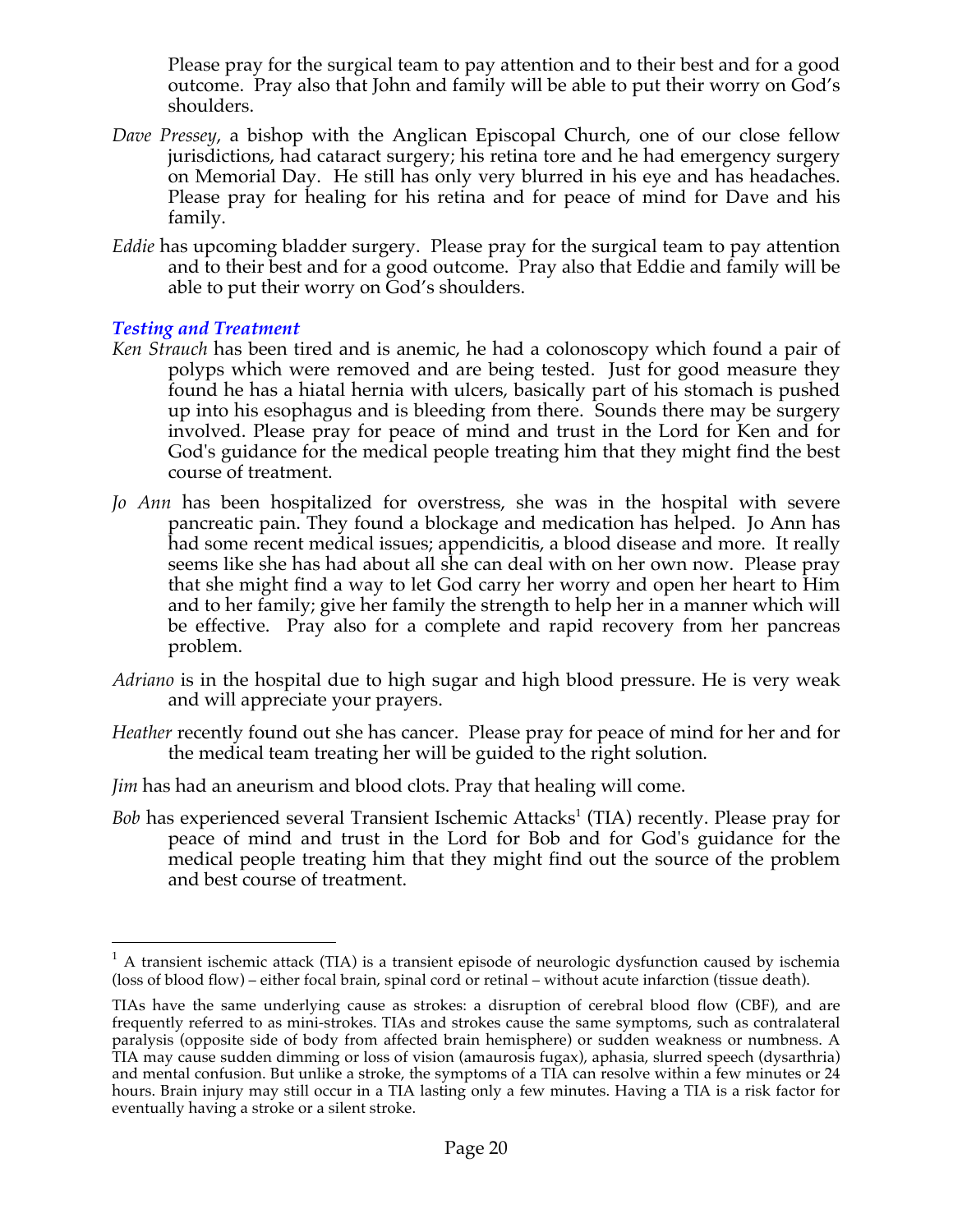- *Laurie* has been ill for two years and was admitted to the Emergency Room the night of 23 July 2013, for dehydration. She received a CAT scan, which turned up a spot on her lung. Laurie is an oncology nurse and fears the worst. Please pray for peace of mind for Laurie and for God's guidance for the medical people treating her that they might find out the source of the problem and best course of treatment
- *Mark Wilson* was hospitalized with stomach problems. They turned out to be a set of very bad ulcers, for which he is grateful as they are eminently treatable. He is out of the hospital and recovering. Please give thanks for the good result and pray he will be able to follow the medical advice.
- *Georgia* has liver and pancreatic cancer. The doctors are evaluating whether to do surgery and how to tackle the disease. Georgia is a faithful Christian and she will appreciate your prayers. Pray for God's guidance for the medical people treating her that they might find out the source of the problem and best course of treatment. Pray also for peace of mind and trust in God for Georgia and her family.
- *Lana's* doctor found something on her lymph nodes and ovaries. Pray for God's guidance for the medical people treating her that they might find out the source of the problem and best course of treatment. Pray also for peace of mind and trust in God for Lana and her family.
- *Sarah* wife of Rev Geordie (AOC UK) has been treating for ovarian cancer. The chemotherapy drugs she haw been taking do not seem to be reducing the cancer cells the way it was hoped. She is going to stop taking them until January 2014; when they will start with new drugs. It is hoped that will shock the cancer into remission. In the meantime, she will be taking Avocet should keep the cells from increasing or multiplying. She will continue building fluid in her abdominal area which will have to be drained. This is turning into a lifetime of treatment kind of thing, rather than a one shot deal. This has been a difficult surprise for Sarah, but she is adjusting very well with God's help. There are a number of drug combinations to try, but she has hard road ahead. Please pray this new plan for chemotherapy will work and Sarah can tolerate the treatment. Sarah and Geordie both trust all will work out in the end and ask God's help for the interim. They ask He guide them and the medical team treating Sarah and that the team pay attention and do their very best. They both ask you pray they will be able to let God carry all their worry.

### *Healing*

- *Brian* finished the chemotherapy and final radiation treatment for his upper lung and bronchial area cancer. A biopsy and CAT Scan the week of 9 September 2013, turned out to be a re-occurrence of the cancer in a slightly different location. He cannot have any more radiation, but will be starting a course of a different chemotherapy, one week on, three weeks off and repeat. Brian asks we pray for strength to undergo the new treatment. He is weak and tired; his spirit remains high. Please also pray Brian will rest and not over extend himself. Please pray for peace of mind and trust in God for Brian and his new wife Mel, so he can rest and gain strength; pray for the medical team treating him to continue to pay close attention and do their very best; pray also he can quit smoking NOW.
- *Sylvia Lee,* Sandra Lee's mother, had been suffering from undiagnosed kidney failure; doctors finally figured out what the problem was and offered her "hospice care",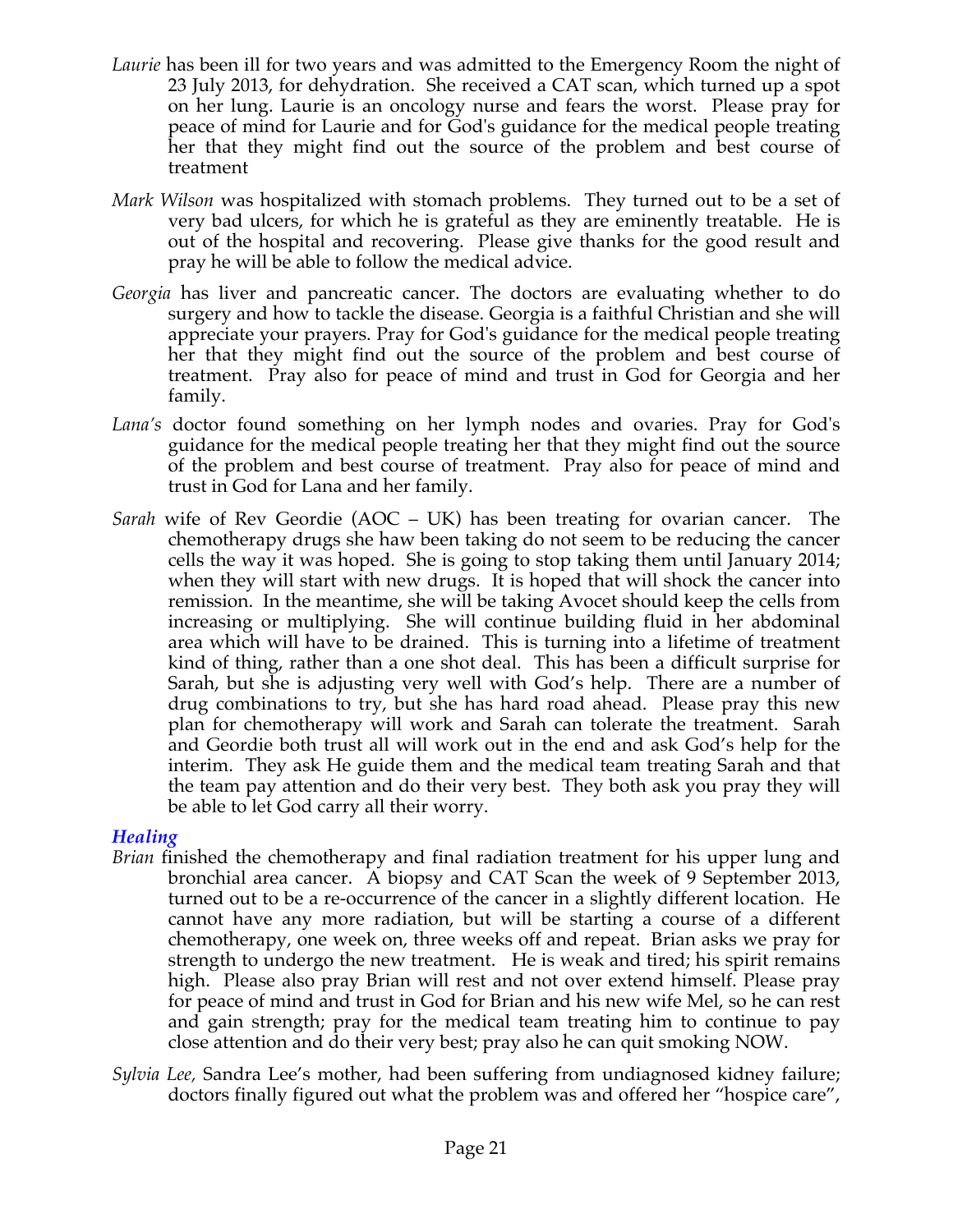a second opinion suggested dialysis. She is now starting dialysis. Please pray for strength and vitality to return to her and for peace of mind for Sylvia and her family, as well as their continued faith and in God as the Great Physician. They pray for help to listen to God's voice and guidance through this journey together.

- *Rick and Virginia Reid* both managed to get some kind of cold-flu thing that has set them back. Please pray they will be able to rest and regain their strength quickly.
- *Jeong* was in an auto accident and sustained a serious back injury. Please pray for a full and rapid recovery.
- *Dale* was hospitalized Sunday 25 August 2013, after a heart attack. Please pray for guidance for the medical team treating him and for peace of mind for Dale and his family.
- *Gil Garcia* developed a bed sore which precludes sitting and is now confined to his bed. Gil has very smooth and delicate skin, please pray for a rapid healing of the sore so he can get out of bed and move around in his chair. Gil spent almost a year in the hospital the last time this happened. His faith and his attitude are almost beyond belief, he is an example to us all. But, we pray this time he will heal quickly. Pray also for his lovely wife Mary who takes care of him. Pray for both of them also for strength to deal with the loss of their son Bernie.
- *Bill* had malignant growth removed from a lip last month and seems to be experiencing a re-growth of the cancer. He asks your prayer for the medical team treating him and for peace of mind for himself.
- *Sarah* has been released after several days in the hospital because of her low sodium. Pray she will continue to heal.
- *Hank* has osteoporosis, which has caused him a great deal of pain and inconvenience in the past few years. Pray for his healing and that his medical bills will be met.
- *Evelyn is* an elderly woman who has had problems with her eyes and is now blind. It appears some sight will return shortly, pray for that to happen!
- *Emma Langstaff* has now taken over the Chicken Pox her son Jack, who got them from his sister Eve who acquired them at Disneyworld. She asks that you pray for a mild case and a full and rapid recovery.
- *Joanne* has begun kidney dialysis as a result of kidney failure due to extensive chemotherapy. Additionally she cares for an adopted drug addicted baby who is now nine years old. Please pray for her to keep her faith, to let the Lord carry her worry and concern and to give her strength. Pray also for those treating her that they might pay attention and do their best.
- *Mr. N. Anand* is in the hospital and is seriously ill. He is being encouraged to pray for repentance of his sins and to depend upon our dependable God for a cure and recovery of his health. Pray that he will be a strong witness for Christ.
- Jacob has been going through some dental procedures and has some pain and aggravation with the numbness. Please pray for comfort and strength for him, as well as for guidance for the medical team treating him that they might pay attention and do their best.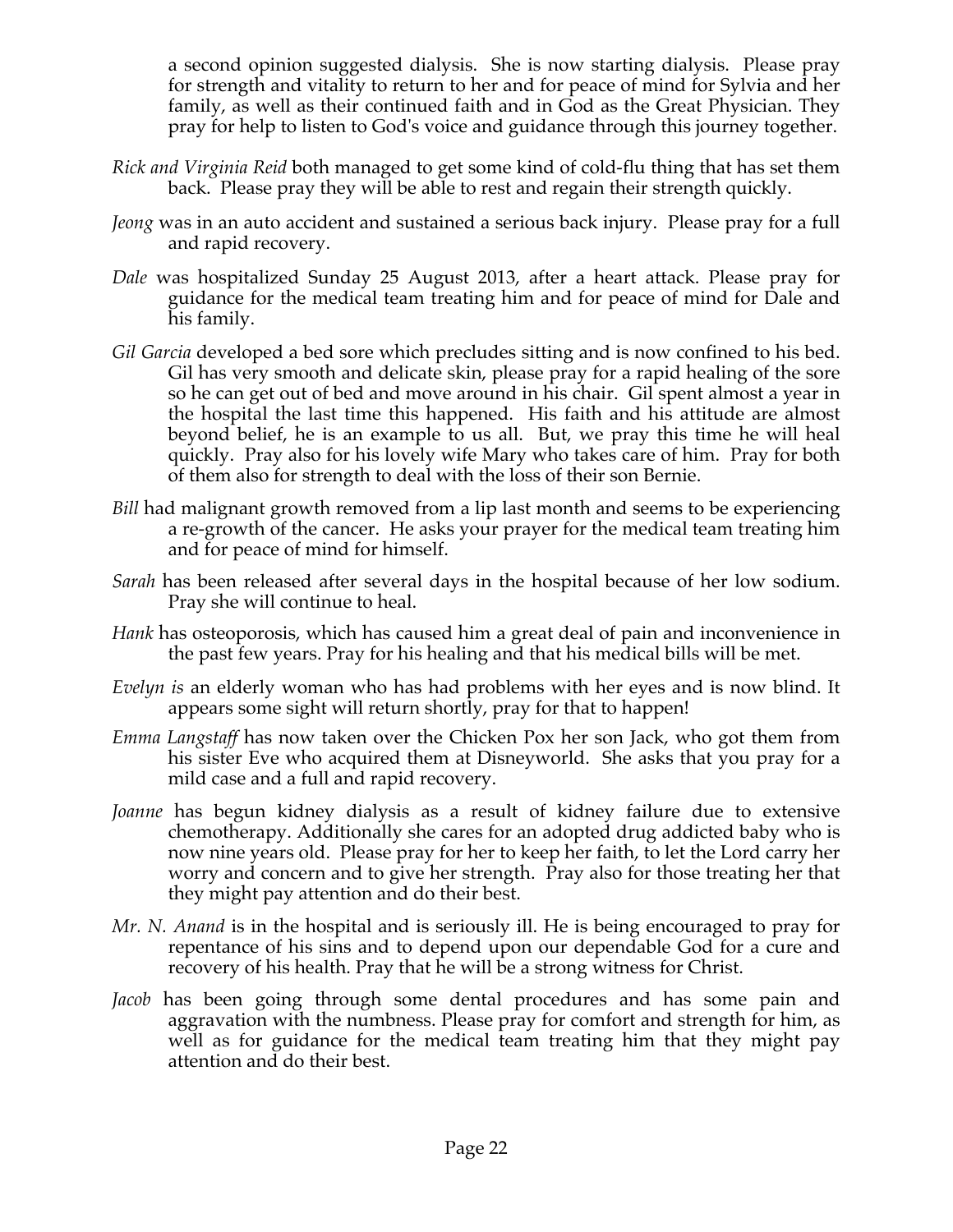- *Jean* fell and broke her ankle in three places. She will be in the hospital for rehabilitation for the next 6 weeks. Please pray for comfort and strength for her, as well as for guidance for the medical team treating her that they might pay attention and do their best.
- *Bud and his wife* for their continued welfare and enthusiasm. Bud has been advised of an aneurism in his heart of a size not mandating immediate surgery. This comes at a time when he has sole care of his wife who recently broke two vertebrae and thereafter sustained pneumonia.
- *Virginia* has Sinus and Allergy problems giving her severe problems. Pray that the Doctor will discover why it continues and find a cure.
- *Steve Thornell* had a brain aneurysm which was found before it burst. He is home from the hospital and working hard on recovery. He lacks energy from seven days in the hospital. His doctor told him he has to make serious life changes. One of the two main arteries in the back of the head is now completely closed. He must take blood thinners, he has thick blood and recent chemotherapy made it worse. Steve has always operated at 110 percent, he needs help to slow down. Please pray for trust in the Lord and a full and rapid recovery. Pray for peace of mind for Steve and his family.
- *Ester Whidett (Wilson)*, Mark Wilson's mother, has congestive heart failure and has not been doing well. She was in the hospital due to excessive fluid buildup, which seems to have been controlled and is now home. Pray she will be able to keep her medications under control and continue to do well at home. Please pray for her to place all her trust in God and let Him carry her concerns. Pray also for her daughters who are now taking over her care.
- *Arlen* is receiving treatment for lung cancer and recently experienced a ruptured colon during treatment. She is alone in Oregon but does have a friend who has traveled a great distance to be at her side. Please pray for guidance for the medical team treating her and for strength and trust for Arlen.
- *Oscar* discovered some time ago he had blood clots in his leg and lung. He has been treated for them and has not been cured. He now will be facing surgery. Please keep him in your prayers.
- *Angela* had an ischemic stroke (clot). Please pray for guidance for the medical team treating her and for strength and trust for Angela. Please pray also that she and her family might put their worries on our Lord's back so she can work hard towards recovery.
- *Nora* had a stroke mid February 2013. Please pray for guidance for the medical team treating her and for strength and trust for Nora. Please pray also that she and her family might put their worries on our Lord's back so she can work hard towards recovery.
- *Linda* has been hospitalized for several days with a gastrointestinal problem. Please pray for guidance for the medical team treating her and for strength and trust for Linda.
- *Dester* is suffering from unknown skin and diseases. Please guide the medical team treating him to find out what the problem is and cure it. Pray also for Dester to trust in the Lord.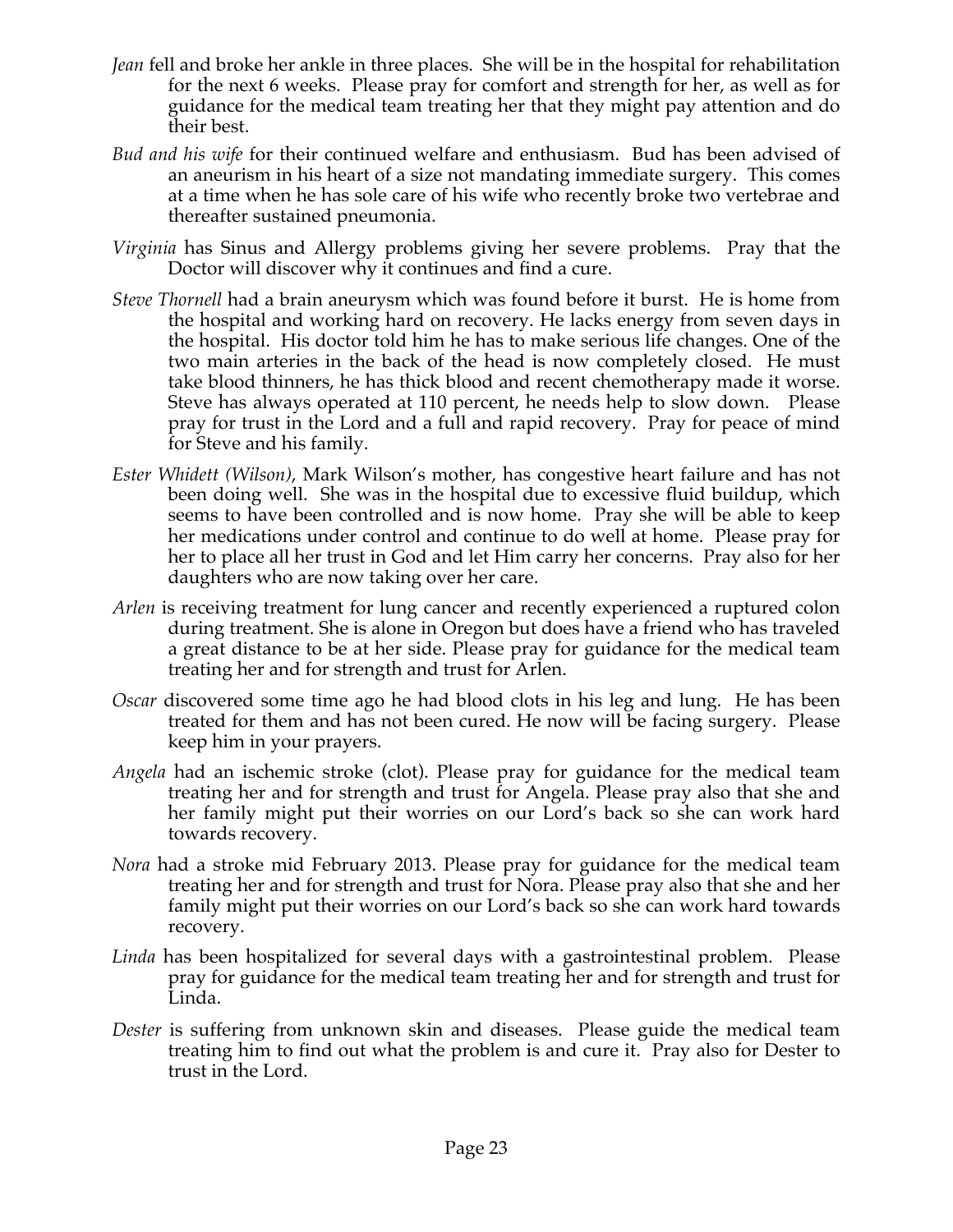- *Lee* has Arterial Fibrillation; the medical people are not sure how to help her. Please pray for guidance for the team treating her and for Lee and her family to make the right decisions regarding treatment..
- *Nell* recently adopted two children and has just been diagnosed with multiple myeloma.
- *Sarah* is recovering from a stroke, but fell and broke bones. Please pray for her peace of mind and rapid and full recovery. Pray for trust in God for her and her family.
- *Mary Lou* has been suffering with seizures. She was in the hospital with a 24 hour monitor and is being sent home from the hospital with two medications and orders to return in 2 months for another MRI to review whatever is going on in her brain. Please pray for guidance for the medical people treating her, as well as peace of mind and trust in God for her and her family.
- *Kathleen* has spent the last two weeks in the hospital. She has been diagnosed with colitis, shingles and possibly colon cancer. Pray she will be comfortable and begin to heal.
- *Rachel* has Mitochondrial Myopathy. This is a hereditary disease of the muscles and they do not have a cure for it. Part of her pain is her family does not believe she is indeed ill, as she appears to be just fine. Please pray her family will learn the truth and be supportive of her; pray also the medical people treating her will find the right measures to minimize the disease. Most particularly pray for Rachel's trust in God.
- *Nicolas* is in the hospital with serious symptoms of a heart disorder. Please pray for peace of mind for him and guidance for the medical team looking for the cause and cure.
- *Mrs. Baek* an elderly women fell and injured her spine. Doctors cannot repair the spinal injury due to her age. She fell again the morning of 12 December 2012, breaking her collar bone which is also untreatable. Mrs. Baek is in severe pain and will appreciate your prayers.
- *Juanita* is a young girl who was in a coma because of a blood disease. She has not come out and is gaining strength. They are awaiting results from blood samples. Her family thanks you for your prayers and asks that you continue.
- *Barbara* had a accident while cooking and the pressure cooker blew up in her face, causing second and third degree burns over her face and upper body. Because of this she has incurred kidney problems and may need a transplant.
- *George* had foot surgery. Please give thanks for the surgery and pray for a full and rapid recovery.
- *Nellie* is in the emergency room of a hospital in a great deal of pain. Please pray for peace of mind for her and guidance for the medical team looking for the cause and cure.
- *Lauralee Meade* underwent a lumpectomy on Friday after Thanksgiving. A further anomaly has been discovered and she had additional preventative radiation treatment. Please pray for a complete remission of the cancer. Pray also Lauralee will maintain her great attitude and trust in God.
- *Kevin Gerhart* discovered cancer on his neck. He underwent radiation and chemotherapy. Please pray for the medical team treating Kevin that they might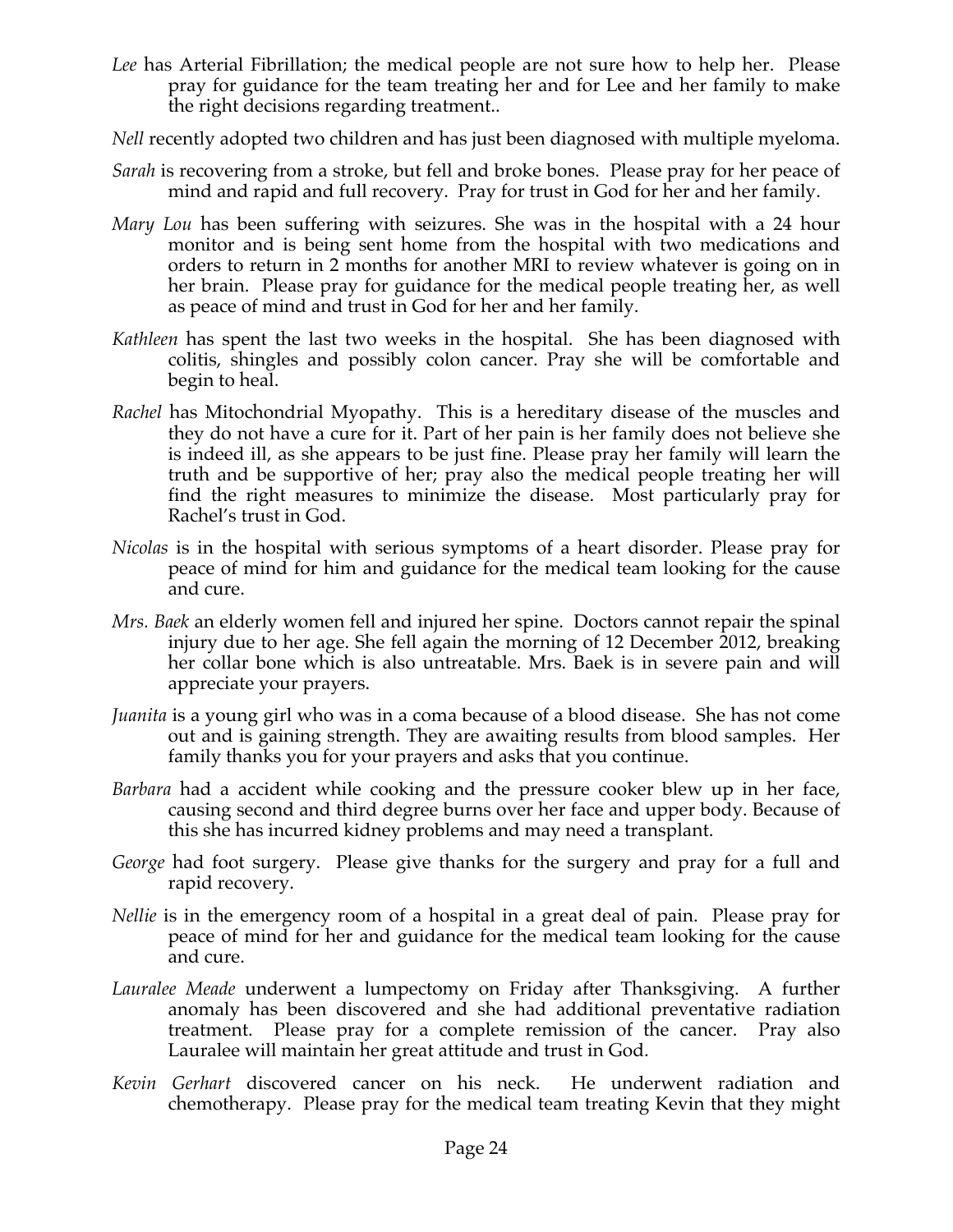pay attention, do their very best and find the source; that the treatment might be successful and he might live a long and healthy life to His honor and glory. Pray also for trust in God and peace of mind for Kevin, his wife and family.

- *Bill, Sara's husband,* had a third abdominal surgery on 22 November 2011, to remove a tumor. Bill is doing better keeping the doctor's instructions, for which we are all grateful, including taking chemotherapy once a day for two more years. He has radically decreased the consumption of alcohol and eating at least mostly properly. Please pray for help for him to continue do all this. Please pray also that Bill might turn his heart outward to help those around him, as well as live a long and healthy life to the honor and glory of God. Pray also for peace of mind for Bill and his wife Sara.
- *Kay Denton* (Mrs. Kay) has had a chest infection, perhaps viral, but seems to be getting better. She actually sent an iMessage last week, but did not hang around for a response a minute later! Please pray for continued peace of mind for Mrs. Kay and her family. Give thanks for her trust in the Lord and her positive attitude.
- *Matt Alcantara*, age 15, has Osteosarcoma (bone cancer), a very rare and often lethal form of cancer with limited treatment options. This is a disease that is about 90 percent fatal in a couple of years. He has no hip joint on one side, but he walks and swims! Courage? Guts? You bet! Please also give thanks for the great faith of Matt and his entire family. Their faith and trust is a wonderful example for each and every one of us. But, now is not the time to stop praying. Actually, it never is the time to stop praying!
- *Judith Clingwall*, is afflicted with Multiple Sclerosis (MS). She is currently in Laurel Place, an extended care facility in Surrey, British Columbia. Judith's condition has worsened recently. Please pray for her to take an active part in her own life, for her strength, peace of mind, trust in God and remission of the disease so she might return home to her family. Pray also for strength for her husband Martin as he deals with all the problems and stress of Judith's situation.
- *Vince (age 15),* reoccurrence of Osteosarcoma, recent testing found a nickel sized tumor in his lungs. The doctors are consulting with a specialist in Houston. Please pray for guidance for the medical team and for peace of mind for Vince and his family.

### *Thanksgiving and Continued Healing*

- *Jane*, US Army Korea, had a tumor. She returned to the CONUS, underwent five hours of surgery which went exceedingly well. The tumor came out completely, on the surface it appears non-malignant, testing will be done to confirm. Please give thanks for the surgical team doing a great job and the great result. Pray for a complete recovery for Jane.
- *Kathy Cardin* had successful surgery on 2 August 2013, to remove a cyst on her liver. The surgery went very well and she seems to be recovering ahead of schedule, on the other hand she also feels like she got hit by a truck. Please give thanks for the great result and pray for continued healing.
- *Dennis* has heart problems; now the medical people treating him discovered a large mass on his liver which turned out to be a cyst, just like Kathy above! Please give thanks for this great development and pray for peace of mind and trust in the Lord for Dennis and for God's guidance for the medical people treating him that the contemplated surgery might go well.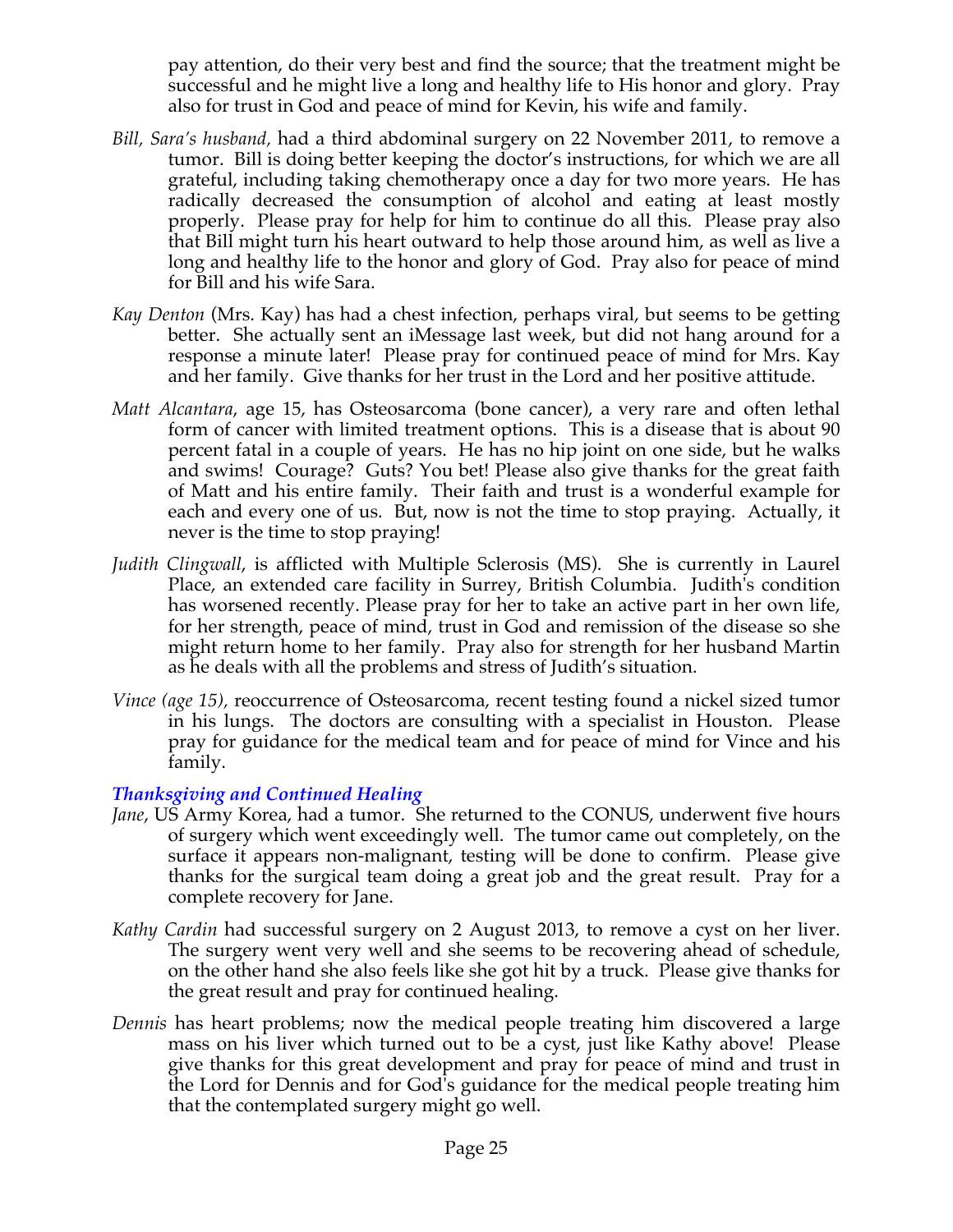- *Dwight* had major oral surgery, for which he gives thanks. He is recovering slowly and asks your prayers to speed the process.
- *Joyce* broke her left leg and sprained her right foot in a fall and had surgery the morning of 24 July 2013. She asks you to give thanks for the surgery having gone well and asks you also pray for her continued healing, she will be spending several weeks her right leg in a walking boot and several months with her left leg in a cast.
- *Mike* was very ill in hospital. He is doing much better now and his family asks you to give thanks for the miraculous recovery. Mike is a veteran who has served his country when she called. Please pray he will open his heart to God so He can make Mike's crooked road straight and pull him towards the summit rather than to the pit.
- *James* had surgery the morning of 4 April 2013 at Cancer Treatment Centers of America which appears to have gone well. The pathology report found the high grade carcinoma cancer was confined to the bladder. There was no sign of cancer in surrounding areas, tissues, organs, etc. The Sovereign King of heaven and earth has blessed Jim immensely; he will not have to endure chemo or radiation, he will continue with various tests and see the physicians. Please give thanks for the good result and the work of the surgical team paying attention and doing their very best. Pray for James' continued recovery and for him and his wife Dawn to be able to put their worry and concern on His Back.
- *Jeff* had successful surgery on Monday 4 March 2013, at Vanderbilt Medical Center to remove his esophagus as the doctors felt this is the only remedy for precancerous and cancerous cells in his esophagus and stomach. Please give thanks for the successful surgery and pray that his pain level will go down and he will recover quickly. Pray for Jeff and his family to keep their faith in God and let him carry their worries.

*Rick* is recovering from hip replacement surgery in the middle of February 2013.

- *Buzz Baron* had C5-6 surgery the morning of 3 March 2013, which went well. Please give thanks for the surgical team paying attention and doing their best and for a good result; pray also for a full and rapid recovery.
- *Karen* had surgery the afternoon of 1 March 2013 to remove a spot on her lung; the surgery went well and the spot was benign. Please give thanks for the great result. Pray also for continued trust in God and peace of mind for Karen, as well as a rapid recovery.
- *Dick*'s left arm was amputated after treating for Merkel Cell carcinoma over a year. He is now believed to be cancer free and is waiting to be fitted with an artificial arm. Please join Dick and his family in giving thanks to Our Lord Jesus Christ for his recovery as well as for their trust in God.
- *Traci* had surgery colon cancer on 27 December 2012. The surgery went very well and she appears to be cancer free. But, she had a pulmonary embolism and another clot in the artery to the spleen which will keep her in the hospital for at least several days. Traci is beginning to be weary of her medical situation. Please pray that she will not become despondent. Pray that she will open her heart to God's Grace that He might enter in to her heart and strengthen her.
- *Bob Smouse* had shoulder surgery on 28 November 2012. He would appreciate your thanksgiving prayers. While the surgery apparently went well, he is still in pain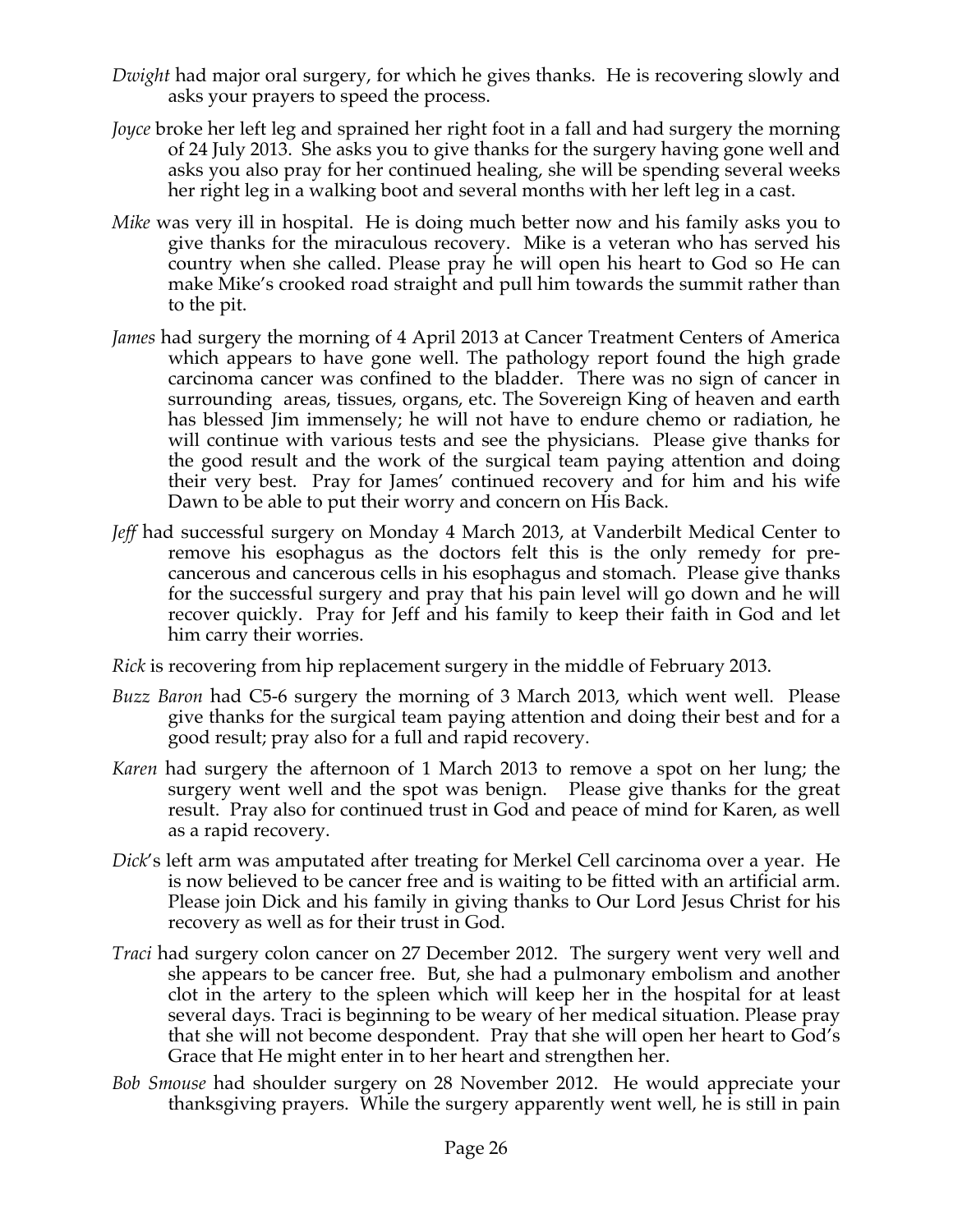and would also appreciate prayers for continued healing and the pain to subside. He promises to work very hard on recovery therapy.

*Carol Stone*, the sweet wife of Mike Stone, recovered far better than expected from a severe brain bleed, but fell recently and broke her hip.

Please pray for peace of mind and trust in God for Mike, guidance for the medical team treating Carol and strength for Carol as well as faith and trust. No one can ever understand the why of these things here on earth. Sara who passed this request on asks that you pray in both faith and hope.

#### *Business*

*Mark's* business is in difficulty. He works in a shrinking field, of which he is one of the country's true masters, but there is little work available. He asks that you pray that he can find a way to survive in his industry, which he loves and needs his talents. Pray he can find new sources of business and new ways of doing things, perhaps someone to partner with to better use his talents. Pray also for those who work for and with him that they might do their best to help.

#### *Employment*

- *Chris* and several others at his firm were let go after many years of faithful service. Please pray that they might find a company that can use their considerable skills and dedication to their mutual benefit. Pray also for those who remain behind that they might find peace in the confusion caused by the departures.
- *Doug* recently became unemployed from his job of 18 years. He has been applying for jobs, but unable to get one at this time. His wife is working; this is not enough for the family. Please pray he will find employment with a firm that will be able to use his considerable skill and hard work to benefit both the firm and the family.
- *Catherine and Lewis* are at a low ebb due to a struggle for employment. Your fervent prayers will be appreciated.
- Lori is considering a potential change in her employment. Please pray for God's guidance in considering all aspect of her potential work.
- *Rodriguez Family* are looking for work. It seems many obstacles have been put in their way of finding employment. Please pray they will find employment with a firm that will be able to use their considerable skill and hard work to benefit both the firm and the family.
- *Sarah* is concerned about the future with her company. She would appreciate prayers for her continued employment and that her firm might find more and better ways to use her considerable skills.

### *Financial Guidance and Healing*

*David and Lorna* are having financial problems. They are trying to find a smaller home which may be more affordable. *Lorna* has had an ongoing battle with brain cancer, her trips back and forth to the hospital have drained their finances to the point they sometimes struggle to have enough food in the house. Pleaser pray for Lorna's healing and guidance on how they might handle the financial difficulties in which they have found themselves.

#### *Guidance*

Please pray *Darlene* will surrender her life to Christ.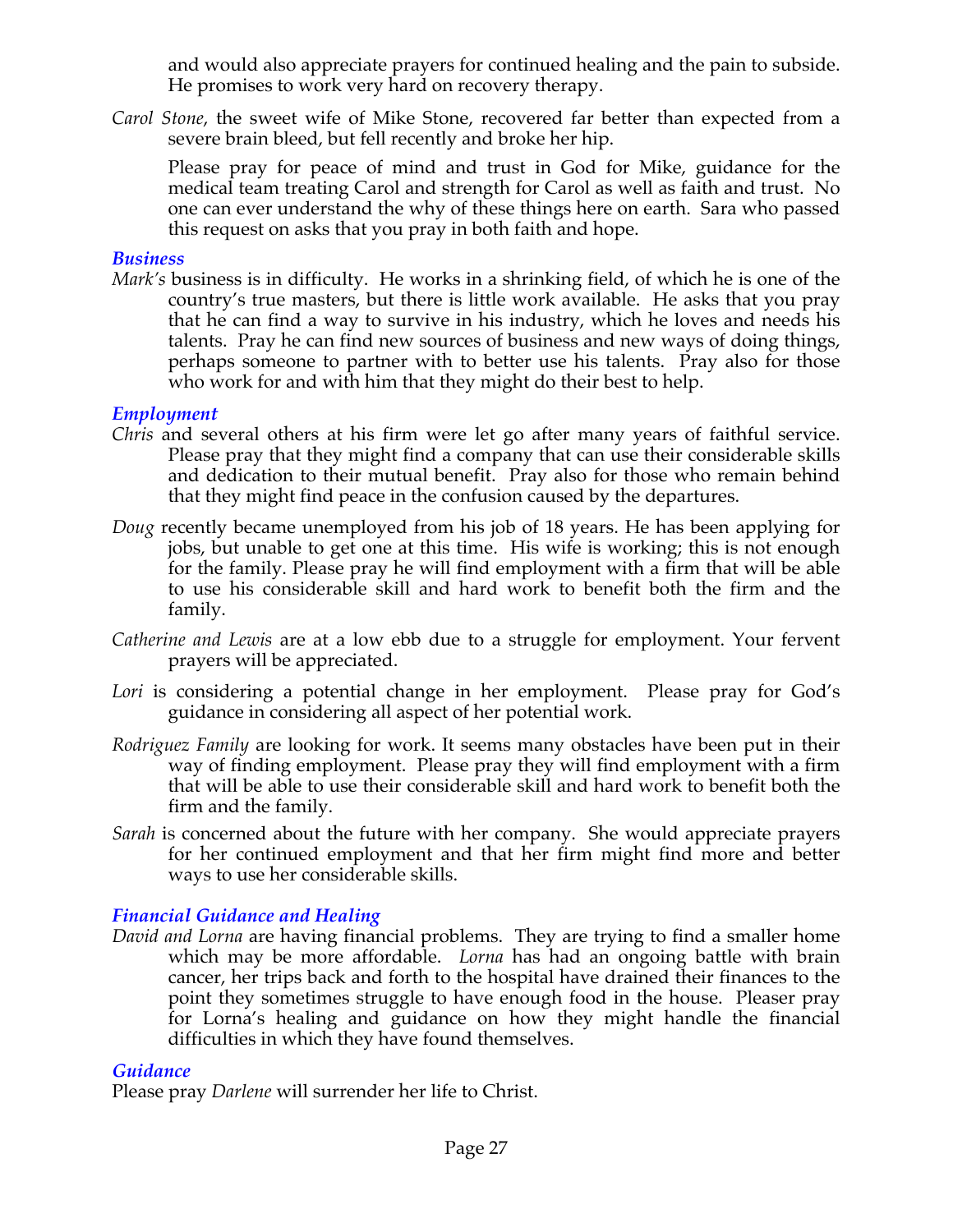- *Jonathan* is addicted to drugs. He is now in jail awaiting trial. His parents and friends will appreciate it if you will keep him in your prayers for him to find the root of his trouble and accept God's help to heal addiction.
- *Beth* is suffering from ungodly treatment in her marriage. Please pray God will guide her in her behavior, actions and thoughts that she might be able to lead her husband to God so her marriage might prosper to the benefit of them.
- *Brandon* a young man from a Christian family who married a year ago and almost immediately became estranged from him family. As a result he has had a serious problem with keeping the civil law. Please pray for Brandon that he will return to the Lord and the many problems will be eventually settled. Pray the hurt he has caused so many will be helped with our Lord's care and love.
- *Dennis* has some decisions to make and will appreciate our Lord's guidance.
- *Earl* to read and understand Scriptures he has been given.
- *Steve Sundberg* had a heart attack after Easter 2011, then a five-way heart by-pass. In addition to the bypass surgery, he has been through a horrible divorce and lost his job after some 30 years service. Steve is very thrifty and a good investor so he is reasonably ok financially. The best thing is that he has trust in the Lord.
- *Jeanette* has had many members of her family die from diabetes and several are near death now. Jeanette does not know the Lord and is despondent and perplexed about her family and herself. Please pray she can open her heart to allow the Holy Ghost in to bring her knowledge and understanding.
- *Christy* just lost her sister in an automobile accident; this follows closely the loss of two family. Please pray she can let our Lord Jesus Christ carry all her sorry, worry and care at this extremely difficult and stressful time.
- *Dr. Elizabeth Raj* is teaching a biblical approach to the psychological problems facing many in our society today. She is battling against the growing influence of worldly psychology adopted by the churches themselves. Elizabeth constantly stresses answers are found between the covers of that precious Book, the Holy Bible. Please pray for encouragement, strength, fortitude and courage for her.
- *Daniel and Danielle* are experiencing family strife as a result of custodial issues with a daughter. Please pray they and those they strive with might look to the child's best interests in their time of difficulty and disagreement; to work for her best interests and not use her as a weapon amongst themselves.
- *Abigail* is a teenager who has behavior problems. She feels she is in an area of mental darkness. Please pray that she might look to God for help and not within herself.
- *Sara* asks that you pray for guidance for her as she deals with the stresses of her family and life. Pray that she can separate those things which she can affect from those things which she cannot and give her grace to accept that she cannot do everything and can only change those things within her control. She asks for God's help to grow her business while keeping up with the needs of her mother and husband and healing her own problems.

*Jacquie* to open her heart to God and accept His Love and Grace.

*Hap* asks you to pray he might be able to trust God will help him make the right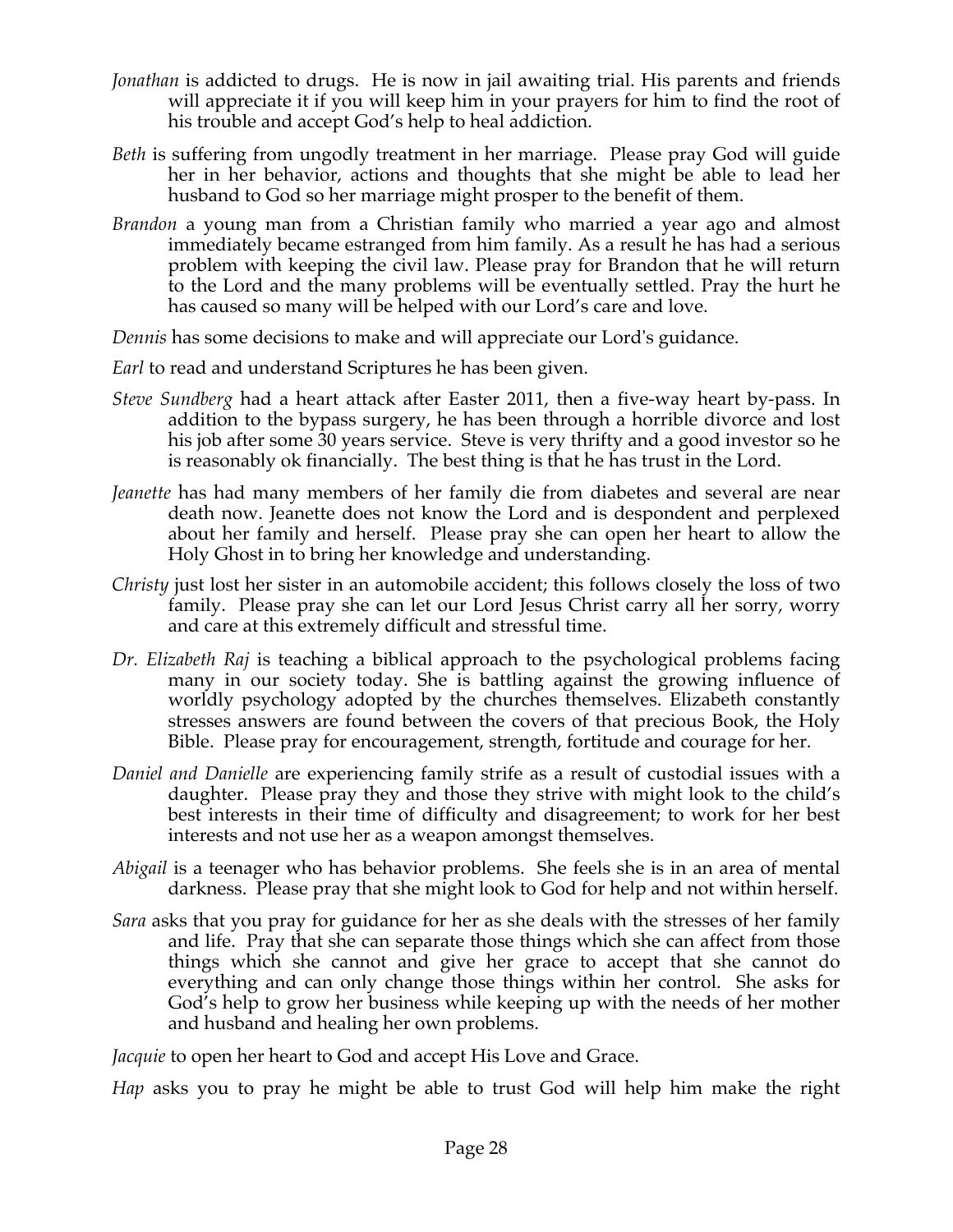decisions at the right time and not to worry uselessly, to change those things he can change, accept those things he cannot change, sleep well to be able to do the correct things with a clear head and that he will open his heart to the Holy Ghost.

# *Thanksgiving*

*Brian and Mel Smith* give thanks for safe travel this past week.

## *AOC Congregations*

- *Nathan* in Wake Forest, North Carolina needs God's Help to find others who are interested in having a Bible believing Church in the Anglican tradition. He would like to develop a congregation to associate with the Anglican Orthodox Church.
- *Saint Joseph of Arimathea Anglican Orthodox Church* is under a lot of stress. We all are, but they need even more prayer. Rev Roger Jessup, their wonderful minister, is pressed by the duties of a primary care giver, in addition to all the worries of this world. They have one of their family's primary breadwinners who will be soon unemployed, absent His intervention. Roger's niece will lose her job at the end of the year when her tech center shuts down. As Rev Roger said so eloquently, "We must pray for those who mean us harm and deprive us of our property are our enemies: Our LORD has so commanded us." We must pray they will see light and cleave to it while turning their backs on the Prince of this World. Equally important, we must pray that the Lord will raise up a political leader from among us as He has done in the past. Pray also for trust in God for each member of the parish and for them to find economic relief.
- *Rev Rick Reid* is the minister of the new AOC congregation in Newton, North Carolina, Saint Andrews Anglican Church. Their first Sunday was 5 May 2013. Please pray Rick will be able to bring God's Word to the people in and near Newton.

### *Armed Forces & Contractors*

Airman Donny Patton (Kadena AB, Okinawa), Jordan (USMC – Fleet Marine Force - Pacific), Trevor (USAF - KC-10 Boom Operator – New Jersey), Trevor (USN – Whidbey Island, EF-18 Pilot), Kurt Thomas (USN – Camp Foster, Okinawa)

### *Persecuted*

Around the world, Christians are under attack, not only in the Muslim world, but from Hindus and others in India. Also, they are under continual attack in the name of "Separation of Church and State" in the western world, as it becomes actively atheist or pro-devil buddy. Please pray for God's guidance and protection for all persecuted Christians and those around them.

### *Various Special Requests*

- *Lisa* discovered her 9 year old daughter *Mariah* had been raped. This is in the court system now and we know that prayers are needed for this family. "The effectual fervent prayer of a righteous man availeth much" James 5:16 Lisa says she feels the power of your prayer in God's hand on her heart.
- Please pray for *all the people of Egypt*; Bishop Mouneer Anis of Egypt is asking your prayer as the supporters of the deposed Mursi government, with the support of the United States government, have been attacking Christian churches--Anglican, Catholic and Orthodox. They destroyed the car of Anglican priest Rev. Ehab Ayoub. The people of Egypt, the people of the United States need our prayers,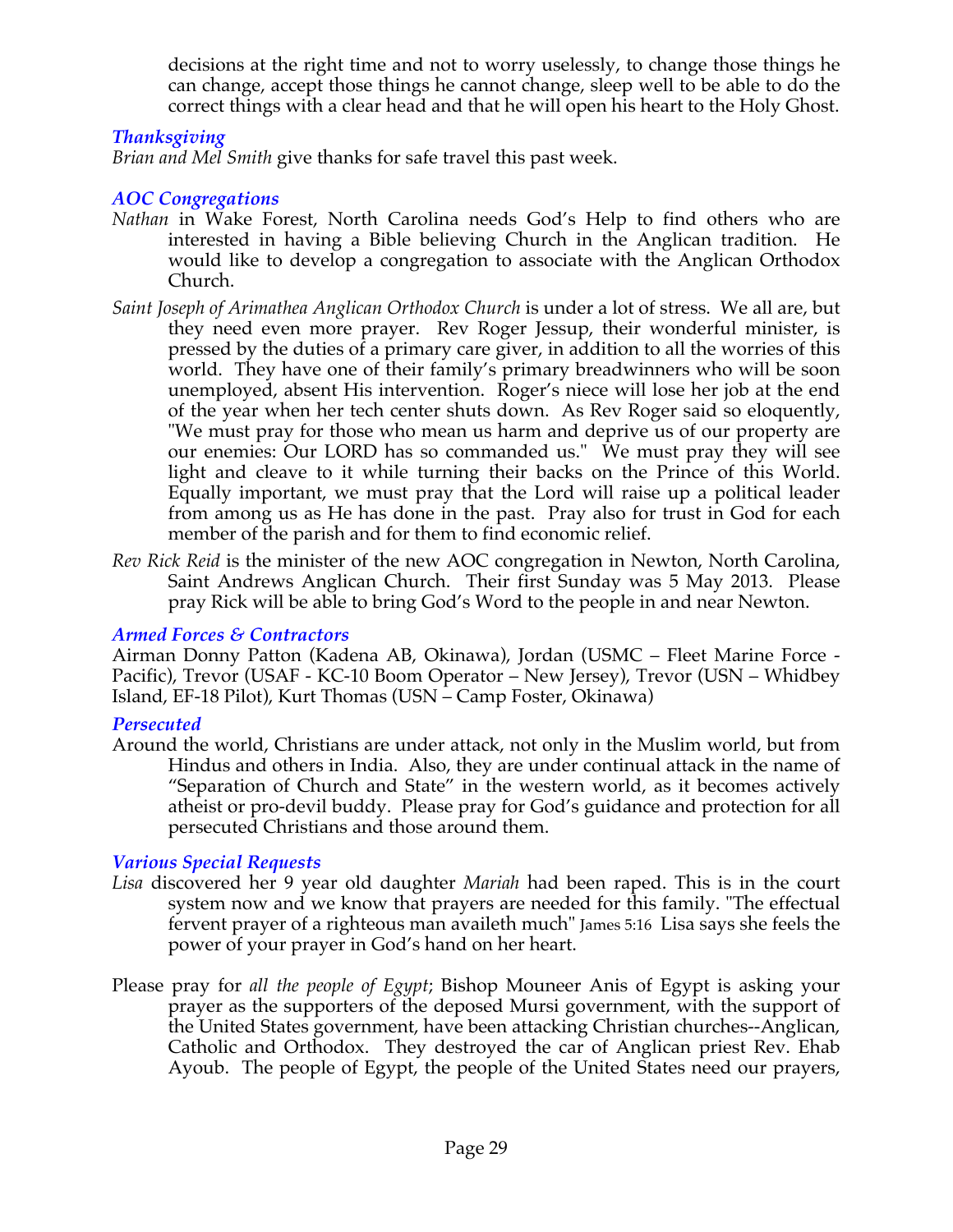even more so the people of the Muslim Brotherhood that they might repent of their evil and know God so the rest of the people may live in peace.

- *Anglican Orthodox Church in Pakistan* has many members who have had to leave their homes because of the torrential rains that have triggered flash floods and much damage to homes. Please pray for Pakistan and all those endangered by the storms.
- We ask that you pray, please ask God that the Holy Ghost might give you insight into how you might make the lives of your friends and family better. Remember helping others is not just those who you don't know!
- Please join us in praying that the *Free Teen Guitar Class* will be continue to be an opportunity for God to work in the lives of the kids and their families. Please ask God to guide the class to new opportunities to make Him known to others. Help us to let the love of our Lord shine through us into their lives, putting Him first, so that He might enter in to their hearts and lives.

## *Question that only you can ask*

What would you like to know about our history, what we believe, what we do or how we operate? Hap is looking for material for the continuing education class and *Thought for the Day* material. Help us help you. Please send your question to Hap so we all can get an answer. Just because you don't know the answer to your question doesn't mean you are the only one who doesn't know. But, if you don't ask, no one will know.

### *A Short Story with a Long Message*

Sometimes, it is useful to stop and just remember how much has changed in America (and, indeed, the world). Remember when stories, such as the one below, was common fare in elementary school textbooks? Today, most students in the  $4<sup>th</sup>$  grade would not be literate enough to read it and the balance would have no interest whatsoever in what happened hundreds of years ago. That is an indictment on our culture and our values values which have been neglected by parents and educators to the detriment of our children. Before I was able to read, my mother used to recite this story and others like it to my eager ears. Wouldn't it be nice if such stories again became a part of our culture? *Bishop Jerry Ogles*

**CORNELIA'S JEWELS**

*By James Baldwin*

One bright summer morning, in the city of Rome many hundred years ago, two boys stood watching their mother as she strolled with another lady through the garden of their home.

"Did you ever see a lady as pretty as our mother's friend?" asked the younger boy, holding his tall brother's hand. "She looks like a queen."

"But she is not as beautiful as our mother," said the elder boy. "She has a fine dress, to be sure; but her face is not noble and kind. It is our mother who is the queenly one."

"You are quite right," said the other boy. "No woman in all of Rome is so queenly as our own dear mother."

Soon Cornelia, their mother, came down the walk to speak with them. She was simply dressed in a plain white robe. Her feet were bare, as was the custom in those days; there were no rings on her hands and no chains glittering about her neck. Long braids of soft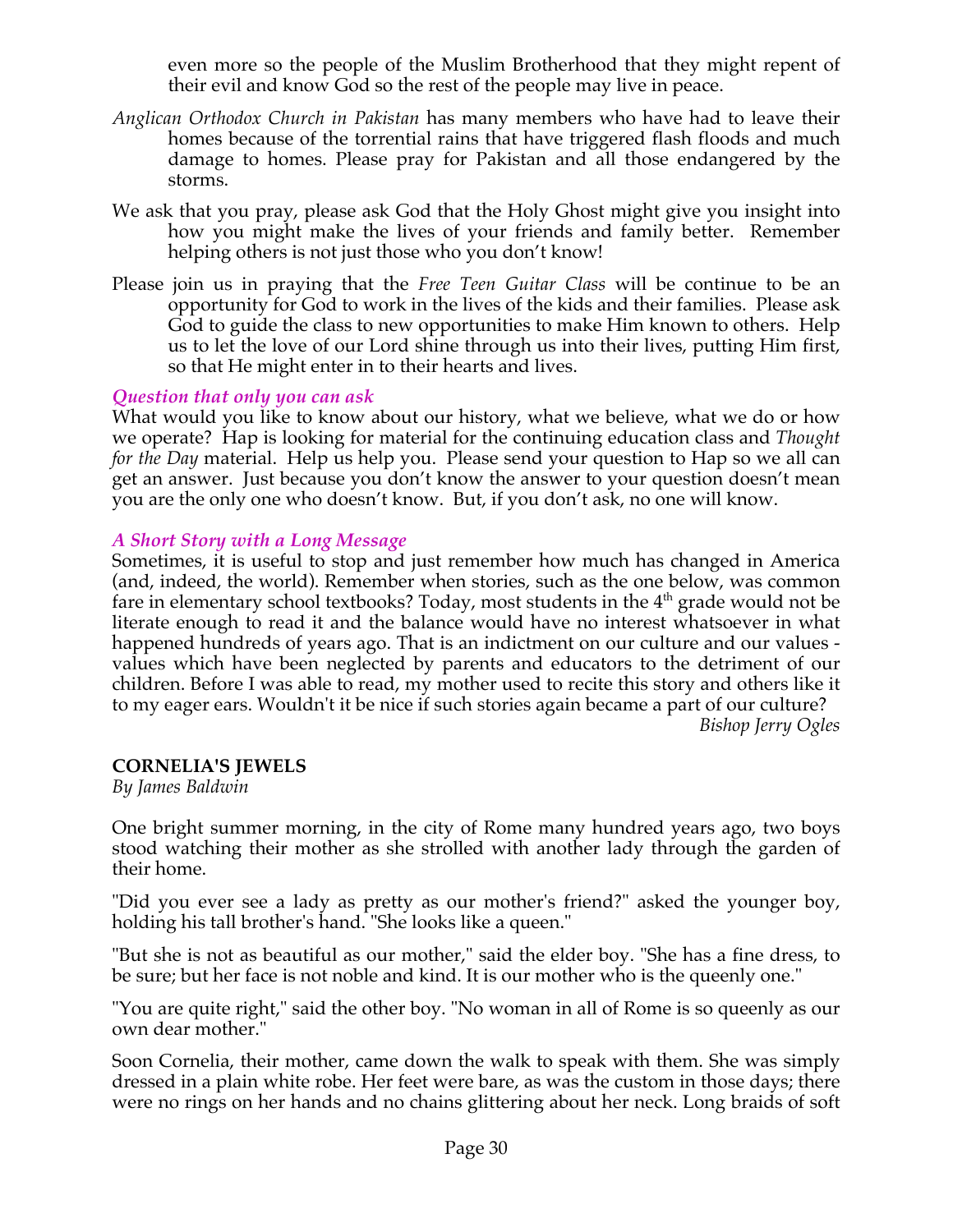brown hair, coiled about her head, were her only crown, and a tender smile lit up her noble face as she looked into her sons' proud eyes.

"My sons," she said, "I have something to tell you."

They bowed before her, as Roman lads were taught to do. "What is it, mother?" they asked.

"You are to dine with us today, here in the garden; and then our guest is going to show us those wonderful jewels you have heard so much about."

The brothers looked shyly at their mother's friend. Was it possible that she had other rings besides those on her fingers? Could she have still more gems than those which sparkled in the chains about her neck?

When the simple outdoor meal was over, a servant brought the jewel box from the house. The lady opened it. How dazzling to the eyes of the boys were the jewels they saw there! There were ropes of pearls, white as milk and smooth as satin; heaps of shining rubies red as glowing coals; sapphires as blue as the summer sky; and diamonds that flashed and sparkled like the sunlight.

The brothers looked long at the gems.

"Ah!" whispered the younger, "if our mother could only have such beautiful things!"

At last the jewel-box was closed and carried carefully away.

"Is it true, Cornelia, that you have no jewels?" asked her friend. "Is it true, as I have heard it whispered, that you are poor?"

"No, I am not poor," answered Cornelia, and as she spoke she drew her two boys to her side. "Here are my jewels," she said proudly. "My boys are worth far more to me than all the gems in the world."

The boys never forgot their mother's pride in them, or her great love. Years later, indeed, when they had become famous men in Rome, they often thought of this scene in the garden. And even today the world still likes to hear the story of Cornelia's jewels.

# *Apocryphal Story -* A Laconic Answer

Many miles beyond Rome there was a famous country we call Greece. The people of Greece were not u-nit-ed like the Romans; but instead there were sev-er-al states, each of which had its own rulers.

Some of the people in the southern part of the country were called Spar-tans, and they were noted for their simple habits and their brav-er-y. The name of their land was Laco´ni-a, and so they were sometimes called La-cons.

One of the strange rules which the Spartans had, was that they should speak briefly, and never use more words than were needed. And so a short answer is often spoken of as being la-con-ic; that is, as being such an answer as a Lacon would be likely to give.

There was in the northern part of Greece a land called Mac´e-don; and this land was at one time ruled over by a war-like king named Philip.[103]

Philip of Mac-e-don wanted to become the master of all Greece. So he raised a great army, and made war upon the other states, until nearly all of them were forced to call him their king. Then he sent a letter to the Spartans in La-co-ni-a, and said, "If I go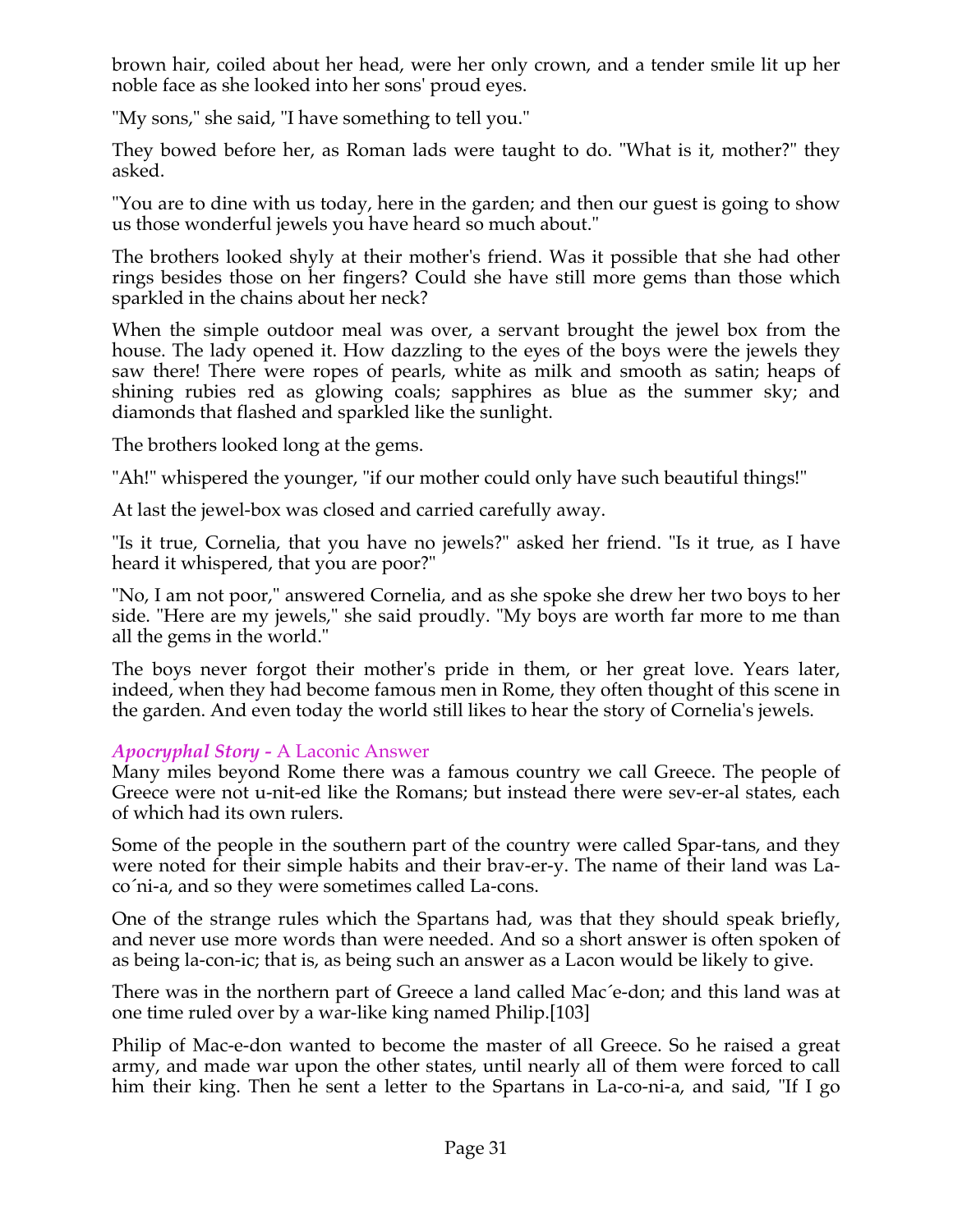down into your country, I will level your great city to the ground."

In a few days, an answer was brought back to him. When he opened the letter, he found only one word written there.

That word was "IF."

It was as much as to say, "We are not afraid of you so long as the little word 'if' stands in your way."

From James Baldwin's Fifty Famous Stories Retold – 1896 – *Sent by Bishop Jerry*

## *Public Schools, the Constitution and the Future by Dave Jolly* Shared by Bishop Connor (AEC):

America's Schools: God? NO! Pledge of Allegiance? NO! Muslim Poem? YES! I've been accused of hating the public school system in America because I am constantly writing negative articles about it. Hate is not the word I would choose. I don't hate public schools, I hate what they have become and what they are doing to America's children.

One hundred years ago, the progressive liberals saw the public schools as a tool to indoctrinate America's children into their way of the thinking. They realized they had the kids for 6-8 hours a day, 5 days a week for 9 months of the year for 8-12 years. This is more time than parents or anyone else would spend with them, giving the schools the greatest influence on generations to come. When families got busier and both parents started working, the progressive liberals grew bolder in what they could push in the public schools because parents were too busy to check what their kids were being taught.

What I see in the public schools today is anti-America, anti-Christian and anti-parent. Schools are pushing materials that teach homosexuality is normal and to say anything against it is hate language and not to tolerated. Kids are being taught sexual relations are okay as long as they take precautions and if they accidently get pregnant, Planned Parenthood can help them murder their baby without the parents knowing. Think about it, a student is not allowed to bring aspirin to school, but they hand out condoms without parental knowledge or approval and send kids to Planned Parenthood to get abortion pills.

Further examples of the agendas being taught in the public schools can be found in the following recent articles: Peter Badalament, Principal of Concord-Carlisle High School in the Boston suburbs chose to read a Muslim poem to the student body on September 11 instead of reciting the Pledge of Allegiance. Supposedly, a student had been scheduled to recite the Pledge of Allegiance over the PA system, but the student could not make it due to an internship. Badalament was unable to recite the Pledge himself (shows his lack of patriotism, doesn't it), so he chose to read the Muslim poem later in the day. In a second example, a class at Lucy Elementary School in Memphis was given an assignment to write about an idol of their choice. One ten year old girl in the class chose to write about God and how he created the earth and how she is trying to do the best she can to be a good Christian. The girl's teacher quickly told her that this was not acceptable because it had to do with God and He wasn't allowed at a public school. Only after the parents complained to the school district was the matter resolved, but I've heard of many teachers telling students the same thing.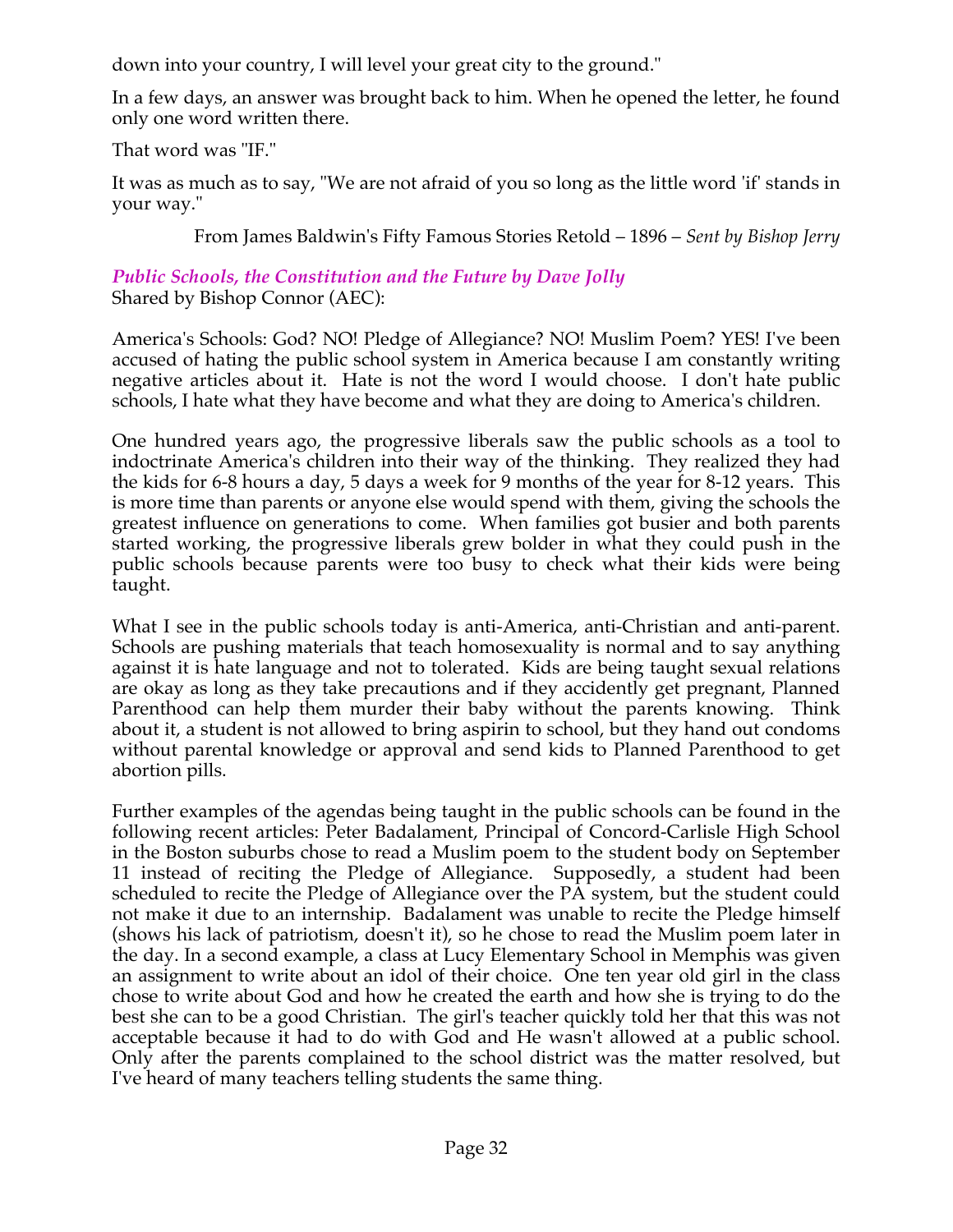In fact, the law allows any student to freely discuss their religion and beliefs in public schools, but many schools trample on those legal rights and deny students their freedoms. In another example from the college ranks, a lecturer in Arabic Studies at San Diego State University handed out a map of the Middle East that omitted Israel. In the place of where Israel exists, the professor's map listed it as Palestinian Territories. I've written in the past about schools in Texas that taught the Boston Tea Party was a terrorist act and Allah was God Almighty. Students have been given assignments to design a new flag for socialist America. Kids are being taught globalism instead of American history, pride and patriotism. Then there were a number of instances last year where teachers and school administrators came down on students and bullied them in class because they wore Romney T-shirts. Oh, what about the textbook that showed up in Florida public schools that had a whole chapter devoted to Islam while completely ignoring Christianity or Judaism?

The list of public school atrocities against Christians, conservatives and American patriotism keeps getting longer day by day. No, I don't hate public schools. I hate the liberal progressive agenda it is forcing on our children in an overt effort to subvert America as it has stood for over 200 years. The public schools are putting more effort and money into brainwashing our kids instead of teaching them what they should be learning. That's what I hate and that's why I strongly advocate private or home schooling as a much wiser and safer alternative to public education.

Read more at http://godfatherpolitics. com/12535/americas-schools- god-pledgeallegiance-muslim- poem-yes/#SfM04037yBV65QTf.99

## *I'd like to get a different point across or announce something*

If you have a different point of view, I would be happy to give you room to get your point across. While this publication is my perspective on events, I recognize not everyone may agree and that some people would like to express their own opinion. If you want to write something, please forward your item to Hap (with a note as to whether or not you would like editing help) to: hap@faithfulcenturion.org.

### *Epistleers*

We post the list of Epistle Readers in the Sunday Report each week so you can either plan your attendance or your pre-reading as the spirit so moves you.

|                   | Date Reader                                                                                                                                                                              |
|-------------------|------------------------------------------------------------------------------------------------------------------------------------------------------------------------------------------|
| 29 September 2013 | 22 September 2013 Dru Arnold – Seventeenth Sunday after Trinity<br>Dru Arnold - St. Michael & all Angels - Superseding<br>Eighteenth Sunday after Trinity Sunday Sunday after<br>Trinity |

# *The near future, as well as Next Sunday*

22 September 2013 – Seventeenth Sunday after Trinity – Morning Prayer - Service start time 1000 (10:00 am); welcome or gathering songs before the service at 0945 (9:45 am); **Time 1000 (10:00 am); Location – 10603 Burrell Way, Descanso, CA**

29 September 2013 – St. Michael & all Angels - Superseding Eighteenth Sunday after Trinity Sunday – Morning Prayer - Service start time 1000 (10:00 am); welcome or gathering songs before the service at 0945 (9:45 am); **Time 1000 (10:00 am); Location – 10603 Burrell Way, Descanso, CA**